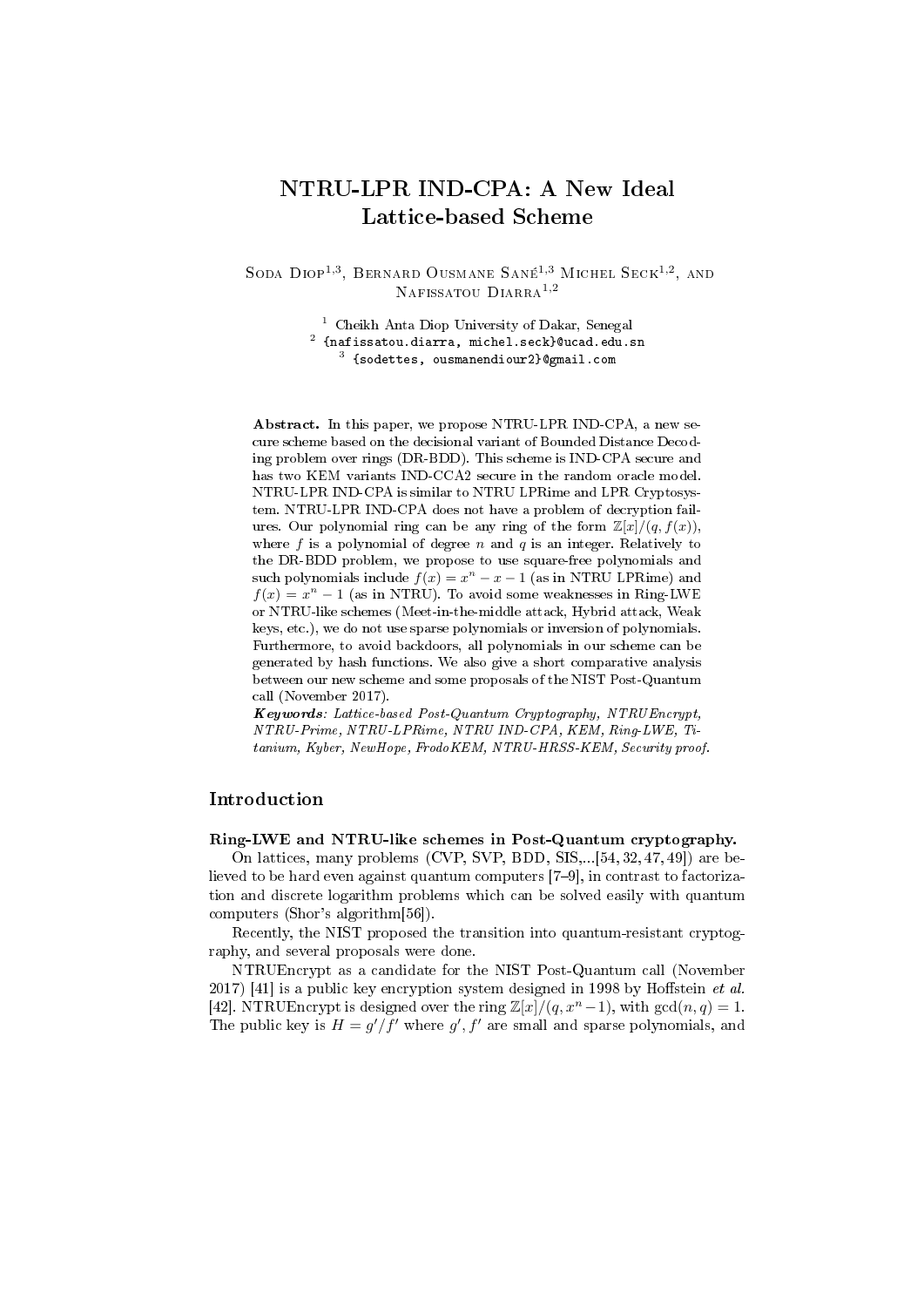the cipertext is  $c = prH+m \mod q$  where r, m are small and sparse polynomials,  $gcd(p, q) = 1$  (r is a secret random, m is the message and p is much more smaller than  $q$ ). NTRUEncrypt has a problem of decryption failures (even if one can choose a bigger  $q$  to avoid such failures) which decreases its security. It does not have a security proof and the public key of NTRUEncrypt is not proven to be uniformly distributed (except the version of Banks and Sparlinski [10] and those of Stehlé and Steinfeld namely NTRU-IND-CPA [57, 59]). NTRUEncrypt has a KEM variant that is IND-CCA secure in the random oracle model.

A Toolkit for Ring-LWE Cryptography was proposed by Lyubashevsky, Peikert and Regev [35, 36]. Some of the NIST Post-Quantum proposals are based on this toolkit. The following scheme is considered as the LPR cryptosystem. It is designed over the ring  $\mathbb{Z}[x]/(q, x^n + 1)$ , where *n* is a power of 2 and 2*n* divides  $q-1$ . The public key is  $G = aH + b$  where a, b are small polynomials, and the cipertext is  $c_1 = rH + e_1 \mod q$ ,  $c_2 = rG + e_2 + (q/2)m \mod q$  where  $e_1, e_2, r$ are small polynomials, m is a binary polynomial  $(r$  is a secret random, m is the message and  $e_1, e_2$  are the noises). LPR cryptosystem is IND-CPA and is related to Ring-LWE.

NTRU-IND-CPA, as a noisy variant of NTRU, was introduced by Damien Stehlé and Ron Steinfeld [57] in 2011. Stehlé and Steinfeld proved that their NTRU-like scheme is IND-CPA secure in the standard model by using Gaussian distributions. The security of their scheme follows from the already proven hardness of Ring-LWE problem [35, 46].

NTRU Prime and NTRU LPRime are candidates for the NIST Post-Quantum call [41] proposed by D. J. Bernstein, C. Chuengsatiansup, T. Lange, and C. van V.[13]. These schemes are designed over the field  $\mathbb{Z}[X]/(q, x^n - x - 1)$ , where  $n, q$  are primes and are similar to NTRU and LPR cryptosystem respectively. Recently, Bernstein and other authors have pointed out some vulnerabilities of rings of cyclotomic number fields used in NTRU and NTRU IND-CPA. Their analysis was confirmed later by Albrecht  $et$  al. in [2] (subfield attacks), Cramer et al. in [17] (short generators), etc. To avoid these weaknesses, Bernstein  $et$ al.[13] propose to use the field  $\mathbb{Z}[X]/(q, x^n - x - 1)$  instead of cyclotomic rings. NTRU Prime and NTRU LPRime, as NTRU, do not have a security proof in the standard model. But, there is no problem of decryption failures in NTRU-Prime and NTRU LPRime. NTRU LPRime has a KEM variant, based on Dent [19] transformation that is IND-CCA secure in the random oracle model.

NEWHOPE-CPA-PKE is a candidate for the NIST Post-Quantum call [41] proposed by E. Alkim, R. Avanzi, J. Bos, L. Ducas, A. d. l. Piedra, T. Pöppelmann, P. Schwabe and D. Stebila. It is a variant of the NewHope-Simple scheme [1]. For the distribution of the secret and the error related to Ring-LWE, the authors used the centered binomial distribution. NEWHOPE-CPA-PKE has a problem of decryption failures. NTRU HRSS has a KEM variant (based on a variant of FO transformation) that is IND-CCA secure in the random oracle model.

CRYSTALS-Kyber is a candidate for the NIST Post-Quantum call [41] proposed by P. Schwabe, R. Avanzi, J. Bos, L. Ducas, E. Kiltz, T. Lepoint, V.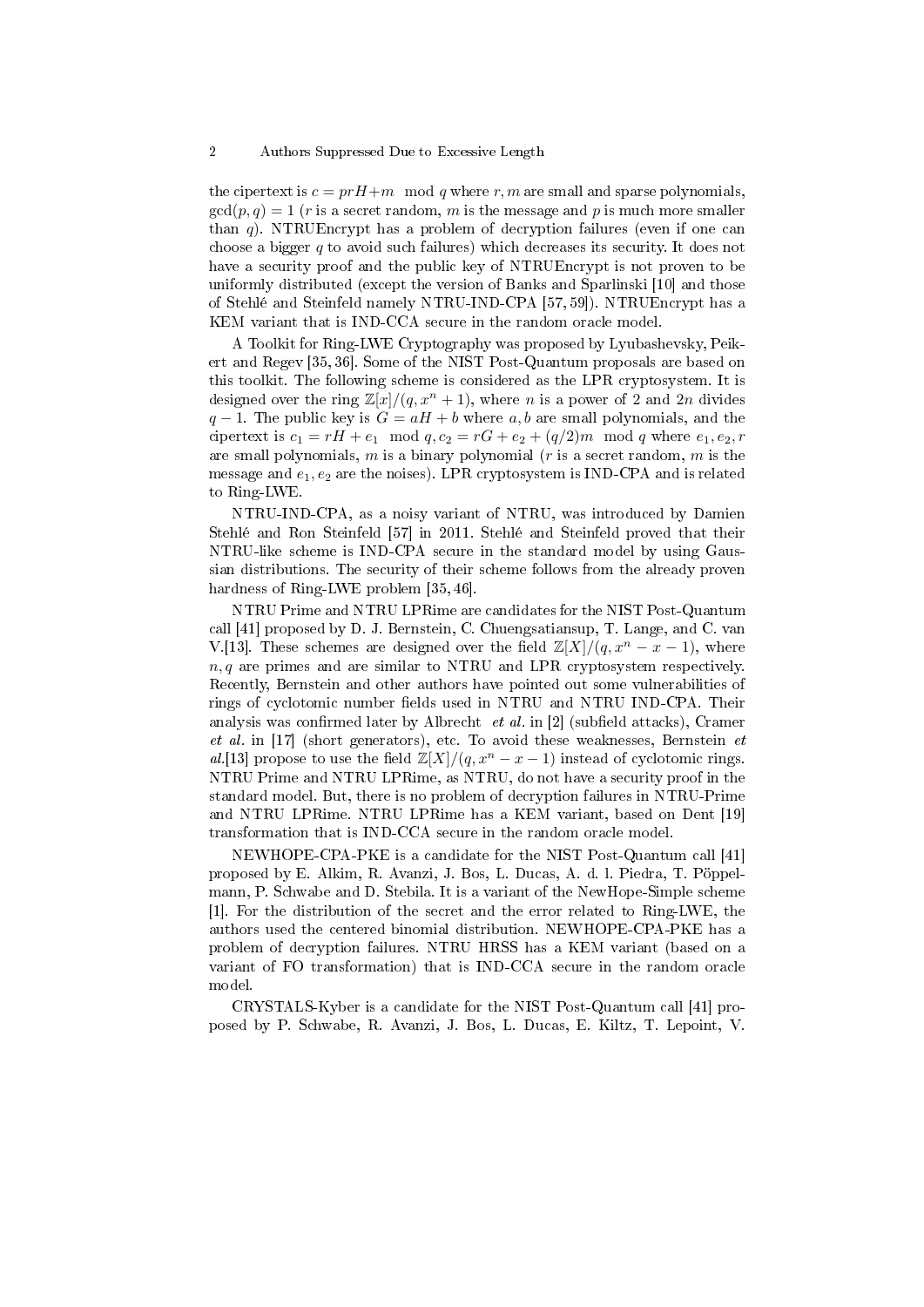Lyubashevsky, J. M. Schanck, G. Seiler and D. Stehlé . The authors applied a modification to the LPR encryption scheme(introduced by Lyubashevsky, Peikert, and Regev for Ring-LWE at Eurocrypt 2010 [35]) by using Module-LWE instead of Ring-LWE. In the design of CRYSTALS-Kyber, the authors used a centered binomial distribution (like in NewHope) which relies on the hardness of the LWE instead of LWR(Learning With-Rounding) as the underlying problem. Kyber has a problem of decapsulation failures. Kyber has a KEM variant that is IND-CCA secure in the random oracle model.

Titanium-CPA is a candidate for the NIST Post-Quantum call [41] proposed by R. Steinfeld, A. Sakzad and R. K. Zha [60]. It is a public-key encryption scheme based on the MP-LWE problem(Middle-Product Learning With Errors) [50]. The scheme is an adaptation of Regev's cryptosystem [47]. Titanium-CPA uses a binomial difference distribution (like in New Hope), and has a problem of decryption failures. Titanium has a KEM variant that is IND-CCA secure in the random oracle model.

FrodoKEM is a candidate for the NIST Post-Quantum call [41] proposed by M. Naehrig, E. Alkim, J. W. Bos, L. Ducas, K. Easterbrook, B. LaMacchia, P. Longa, I. Mironov, V. Nikolaenko, C. Peikert, A. Raghunathan and D. Stebila[39]. It is an IND-CPA secure scheme relatively to the hardness of a corresponding LWE problem. The FrodoKEM scheme is a modification of the Lindner-Peikert scheme<sup>[31]</sup>. The authors used an alternative distribution that is very close to a Gaussian distribution. FrodoPKE has a problem of decryption failures.Frodo has a KEM variant that is IND-CCA secure in the random oracle model.

NTRU-HRSS is a candidate for the NIST Post-Quantum call [41] proposed by A. Hülsing, J. Rijneveld, J. M. Schanck and P. Schwabe. It is a One-Way-CPA secure scheme obtained by a parametrization of NTRUEncrypt but it does not have a security proof in the standard model. NTRU-HRSS eliminates decryption failures by using a large modulus  $q$ . NTRU HRSS has a KEM variant that is IND-CCA secure in the random oracle model.

Note that since the publication of the list of NIST candidates, some interesting works [4, 5, 14] related tho the estimation of the security level of these schemes and to their public/secret key sizes, were done.

### Our proposal.

We remark that all the previous schemes based on Ring-LWE (or Module-LWE, MP-LWE) (over the ring  $\mathbb{Z}[x]/(q, x^n + 1)$ ) are IND-CPA. These schemes use Gaussian or binomial-like distributions for the secret and the noise. Such schemes have a problem of decryption failures which makes difficult in general to design a clear security proof with a tight security reduction.

The others basic variants of NTRUEncrypt and NTRU-HRSS over the ring  $\mathbb{Z}[x]/(q, x^{n} - 1)$ , and NTRU-Prime/NTRU-LPRime over the ring  $\mathbb{Z}[x]/(q, x^{n} - 1)$  $x - 1$ ) are not IND-CPA but just one-way (and each of these schemes has a KEM variant that is IND-CCA in the random oracle model).

From these observations, our goal in this paper is to design a new scheme: - similar to NTRU-LPRime and LPR cryptosystem;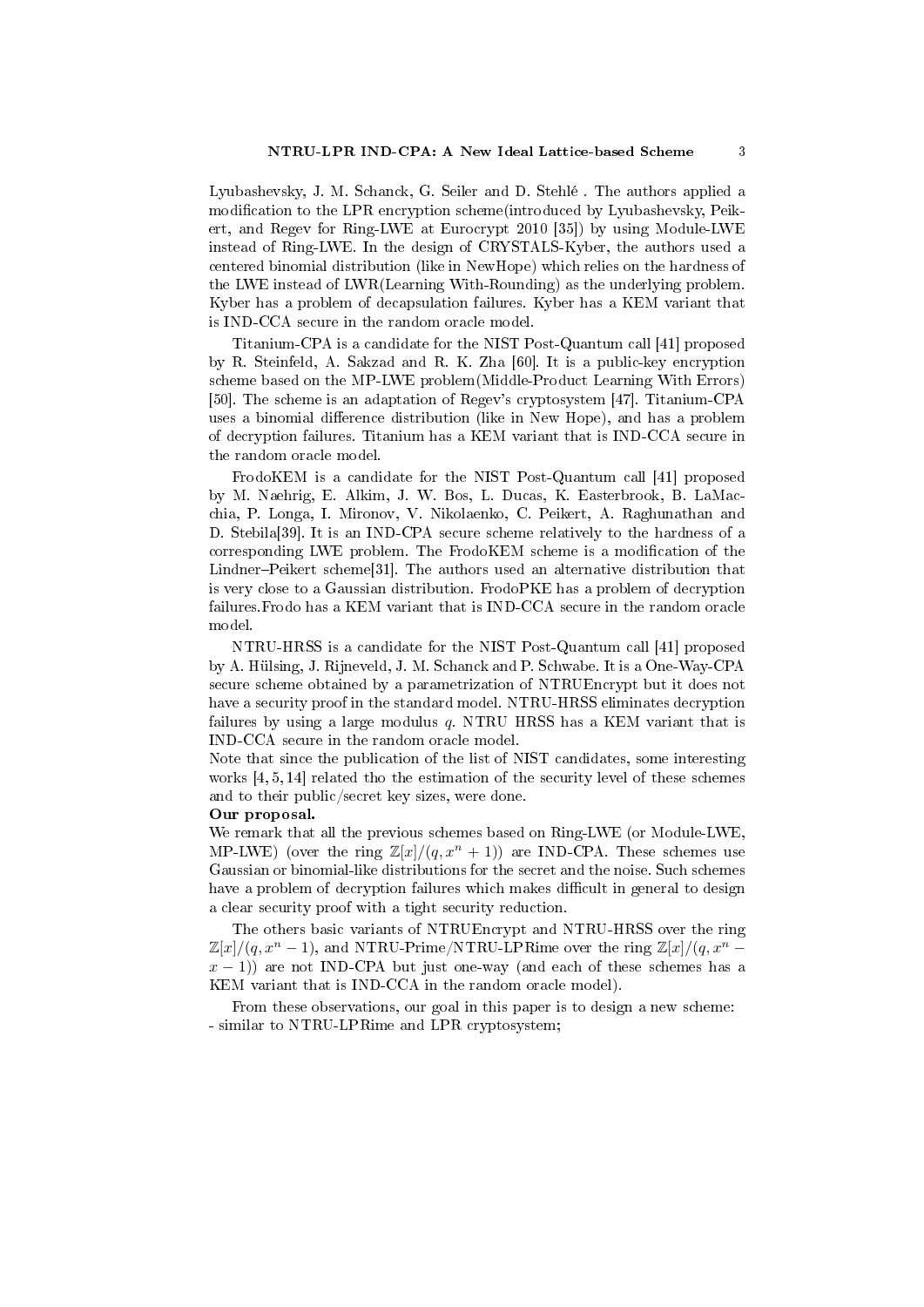- over the ring  $\mathbb{Z}[x]/(q, f(x))$ , where f is a polynomial of degree n and q is an integer;

- which is IND-CPA and based on the decisional variant of the BDD problem;

- with uniform distribution for the secret and the noise;

- without decryption failures

- and which has a KEM variant that is IND-CCA2 in the random oracle model.

We designed a noisy scheme (called NTRU-LPR IND-CPA) with a security proof , assuming the hardness of the Decisional Ring Bounded Distance Decoding Problem (denoted DR-BDD, the decisional variant of BDD). The encryption and the key generation algorithms are both based on the DR-BDD problem.

We can remark that if the decisional variant of BDD problem is easy then breaking NTRUEncrypt, NTRU-HRSS, NTRU Prime and NTRU LPRime, is also easy by distinguishing their encryption  $(c = prH + m \mod q \text{ or } c_1 =$  $aH + b \mod q$  from random, therefore choosing DR-BDD as our hard problem for NTRU-LPR IND-CPA makes sense.

From our scheme, one can obtain a KEM (following the generic construction of Dent[19] or the transformation of Fujisaki-Okamoto[20]) with an IND-CCA2 level of security in the random oracle model, while maintaining its IND-CPA level of security in the standard model.

Since we have multiple choices for the polynomial ring, one can use the same field than those of NTRU-Prime in order to avoid recent attacks on rings of cyclotomic number fields  $[2, 17]$ .

In our scheme, it is easier to avoid meet-in-the-middle-attack [27] on the public key and the ciphertext because we do not use sparse "small" polynomials, or inversion of "small" polynomials.

To prevent attacks based on backdoors, all polynomials in our scheme can be generated by hash functions.

This paper is organized as follows.

- In Section 1: We recall a decisional version of BDD, called DR-BDD.
- $\overline{\phantom{a}}$  In Section 2: We give a description of our new scheme, followed by a discussion on the choice of our ring and how we can avoid decryption failures.
- $\overline{\phantom{a}}$  In Section 3: We give a security analysis of our new scheme against principal known attacks, and we also describe how to avoid weak keys. The section ends by the security proof.
- $-$  In Section 4: We describe two KEMs derived from our scheme, which are both IND-CPA-secure and IND-CCA2-secure in the random oracle model.
- In Section 5: We discuss about the choice of the parameters of our scheme relatively to some security level. We finish by a comparative analysis between our scheme and some of the NIST Post-Quantum candidates (namely the lattice-based ones).

## 1 The Decisional variant of the BDD Problem

We consider the rings  $\mathcal{R}_s = \mathbb{Z}[x]/(s, f)$  where  $s = p, q$  and  $gcd(p, q) = 1$  such that  $p$  is much smaller than  $q$  (in order to avoid decryption with failures in our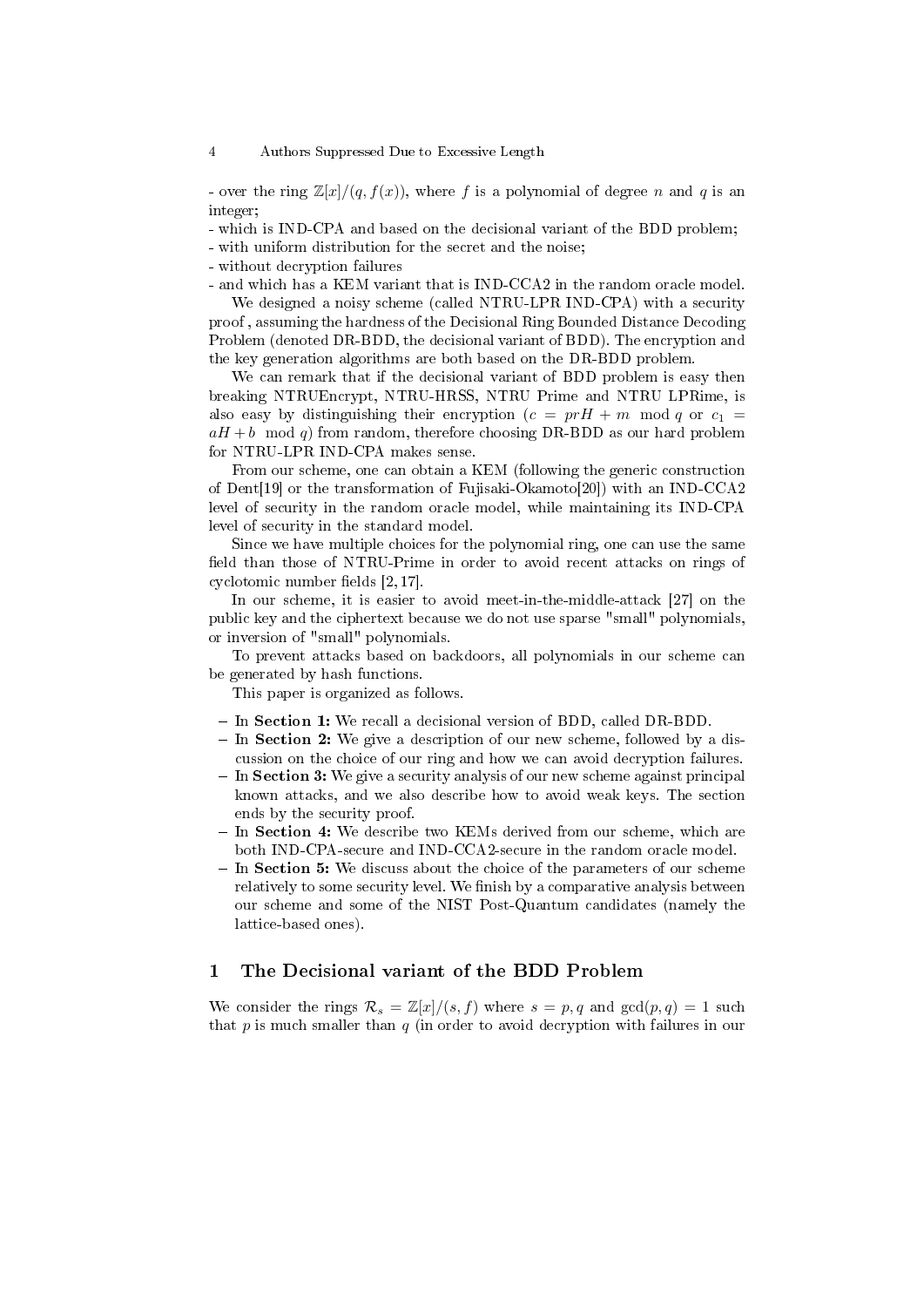scheme) and  $f$  is a polynomial of degree  $n$ .

We recall here a decisional variant of BDD (called Decisional Ring Bounded Distance Decoding Problem (DR-BDD)) over  $\mathcal{R}_q$ .

- Setup:  $\mathcal{R}_q$ ,  $p, g, g'$  three integers with  $gcd(p, q) = 1$ .
- $-$  Distribution DR-BDD:  $\textbf{Dist}_{g,\mathcal{R}_p}^0$ 
	- For  $1 \leq i \leq g$ ,  $1 \leq j \leq g'$ , sample  $A_j \stackrel{\$}{\leftarrow} \mathcal{U}(\mathcal{R}_q)$  (public elements generated uniformly at random), and  $(v_{ij}, u_i) \stackrel{\$}{\leftarrow} \mathcal{U}(\mathcal{R}_p \times \mathcal{R}_p)$  (small secret elements generated uniformly at random)
	- Return  $(A_j, T_{ij} = A_j u_i + v_{ij} \mod q)_{1 \leq i \leq g, 1 \leq j \leq g'}$ .
- $-$  Uniform distribution :  $\text{Dist}_{g,\mathcal{R}_p}^1$ :
	- For  $1 \leq i \leq g$ ,  $1 \leq j \leq g'$ , sample  $(A_j, T_{ij}) \stackrel{\$}{\leftarrow} \mathcal{U}(\mathcal{R}_q \times \mathcal{R}_q)$ .
	- Return  $(A_j, T_{ij})_{1 \leq i \leq g, 1 \leq j \leq g'}$ .
- DR-BDD Problem

Given  $(f, q\mathcal{R}_p)$  distinguish with a non negligible probability  $\textbf{Dist}^1_{g, \mathcal{R}_p}$  and  $\operatorname{\bf Dist}^0_{g,\mathcal{R}_p}.$ 

The computational variant of this problem is the classical BDD Problem, which is known to be equivalent (within a small constant approximation factor) to the SVP Problem. Furthermore, if this decisional variant is easy, then all the NTRUlike schemes will be broken by distinguishing the ciphertext from uniform.

## 2 A new Noisy Encryption scheme

As NTRU-LPRime, the scheme that we propose here is similar to LPR cryptosystem.

### 2.1 Description of the scheme

The rings  $\mathcal{R}_p$  and  $\mathcal{R}_q$  are defined as in the previous section.

Key generation To generate a pair (Private key, Public key), Alice should do the following:

- 1. Choose uniformly at random a polynomial H in  $\mathcal{R}_q^*$ .
- 2. Choose uniformly at random two (secret) polynomials  $a, b \in \mathcal{R}_p$ .
- 3. Compute  $U = aH + b \mod q \in \mathcal{R}_q$ .
- 4. Keep  $a$  as the private key (and destroy  $b$ ), and output the public key  $(H, U)$ .

### Encryption

To encrypt a message  $m$  with Alice's public key, Bob should do the following:

- 1. Represent m as an element in  $\mathcal{R}_p$ .
- 2. Choose uniformly at random (3 secret small nonzero polynomials)  $z, d, \alpha \in$  $\mathcal{R}_p$ .
- 3. Compute  $V = -zH + d \mod q$  and  $W = p(zU + \alpha) + m \mod q$ .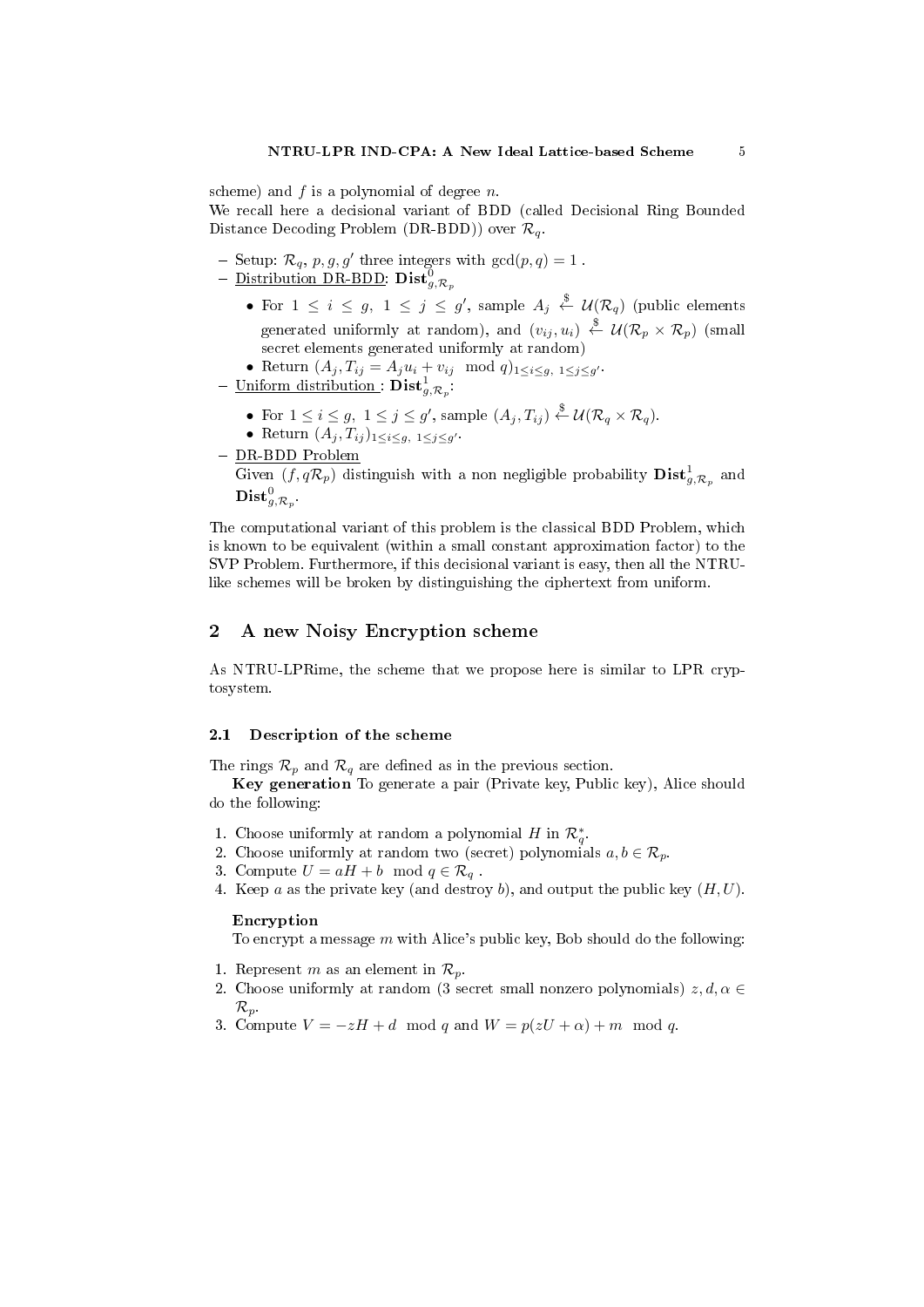- 6 Authors Suppressed Due to Excessive Length
- 4. Output the ciphertext  $c = (V, W) \in \mathcal{R}_q \times \mathcal{R}_q$ .

### Decryption

To recover the message  $m$  from  $c$ . Alice should do the following:

- 1. Obtain the private key a and the ciphertext  $c = (V, W)$ ,
- 2. Compute  $C = apV + W \mod q = ap(-zH + d) + p(zU + \alpha) + m \mod q =$  $pda + pbz + p\alpha + m \mod q = p(zb + da + \alpha) + m \mod q,$
- 3. Compute  $(C \mod q) \mod p = m$  (note by theorem 1 below that  $m +$  $p[\alpha + ad + bz] \mod q = m + p[\alpha + ad + bz]$ ,
- 4. Output m.

### 2.2 Choice of the polynomial ring

Much of NTRU-like and Ring-LWE-like cryptoystems [57, 59, 26, 35, 36] are based on rings of cyclotomic number fields and recently many attacks exploiting weaknesses of such rings were proposed [2, 17].

In our scheme, there is no need to invert polynomials. So in theory we can use any polynomial ring of the form  $\mathcal{R}_s = \mathbb{Z}[x]/(s, f)$ , where  $s = p, q$  with  $gcd(p, q) = 1$ , f is a square-free polynomial of degree  $n$ . It is necessary to choose a specific polynomial  $f$  in order to:

- avoid decryption failures;
- $-$  obtain a ring compatible with the underlying hard problem (DR-BDD);
- $-$  make the polynomial multiplications more efficient;
- avoid the known attacks.

In the rest of the paper, we propose to use  $f(x) = x<sup>n</sup> - x - 1 \mod q$  (where *n* and *q* are prime, as in NTRU LPRime) or  $f(x) = x<sup>n</sup> - 1$  mod *q* (where *n* is prime, q is a power of 2 as in the original NTRU).

We discuss here about the compatibility of our polynomial rings with the DR-BDD Problem.

- 1. Let *n* and *q* be two prime integers and  $f(x) = x^n x 1$  an irreducible polynomial over the field  $\mathbb{Z}/q\mathbb{Z}$ , then the ring  $\mathcal{R}_q = \mathbb{Z}[x]/(q, x^n - x - 1)$ is a field (the same as in NTRU-Prime and NTRU-LPRime  $[13, 41]$ ). Now, select uniformly at random A in  $R_q$  and  $u \in \mathcal{R}_p, u \neq 0$ . Since u is invertible as an element in  $\mathcal{R}_q$  then  $Au \mod q$  is indistinguishable from random. Therefore v and T are uncorrelated whenever  $T = Au + v \mod q$ . If u and v are statistically independent, we can assume that  $T = Au + v \mod q$  is indistinguishable from a uniform random even if  $v$  is not a uniform random in  $\mathcal{R}_q$  but only in  $\mathcal{R}_p$ .
- 2. The previous result of uniform distribution of  $Au \mod q$  and its consequence for non correlation between v and  $T = Au + v \mod q$  are proven by Banks and Shparlinski [10] over the polynomial ring  $\mathbb{Z}[x]/(q, f(x))$ , where f is square-free, even if u is not invertible in  $\mathbb{Z}[x]/(q, f)$ . Therefore we can use the ring of NTRUEncrypt with  $f(x) = x^{n} - 1$  and  $gcd(n, q) = 1$  (see [10, 42]).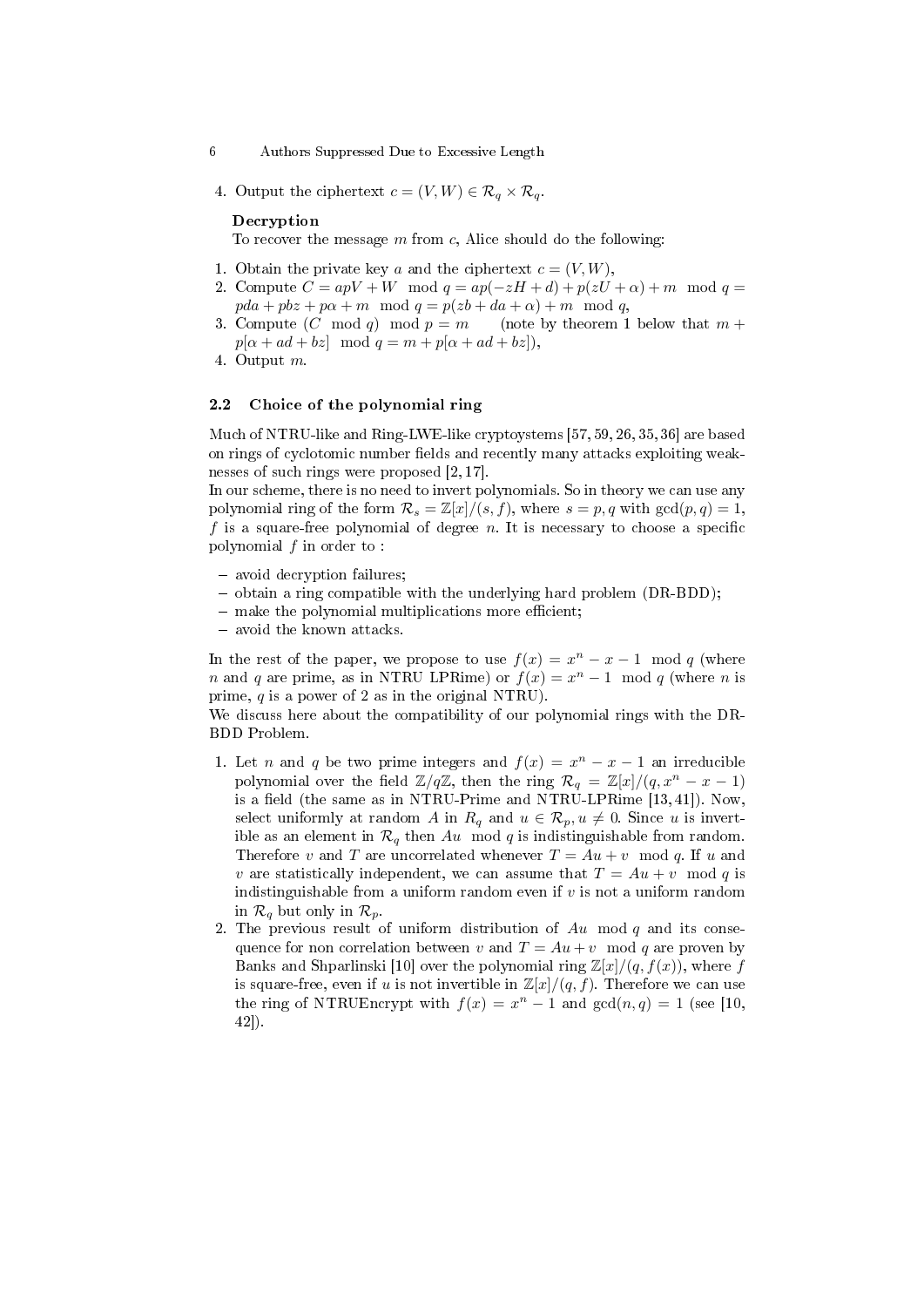### 2.3 Avoiding Decryption Failures

As previously mentioned, we must choose  $f$  in order to avoid decryption failures. The following theorem (similar to those of NTRU Prime[13]) works for an arbitrary prime  $p$ ; but for reasons of efficiency,  $p$  should be restricted to 2 or 3.

**Theorem 1.** Fix an integer  $n \geq 2$ . Let  $a, b, z, d, \alpha, m \in \mathcal{R}_p$  be small polynomials and f a polynomial. The polynomial  $(p|zb + da + \alpha | + m) \mod f$  has each  $coefficient$ 

- 1. when  $f(x) = x^n x 1$ : (a) in the interval  $[0, 12n + 3]$ , for  $p = 2$ ;
	- (b) in the interval  $[-18n 4, 18n + 4]$  for  $p = 3$ .

2. when 
$$
f(x) = x^n - 1
$$
:

- (a) in the interval  $[0, 8n + 3]$ , for  $p = 2$ ;
- (b) in the interval  $[-12n-4, 12n+4]$ , for  $p=3$ .

## 3 Security analysis of the scheme

## 3.1 Classical attacks

Algebraic computation Let  $A, T$  be two elements selected uniformly at random in the field  $\mathcal{R}_q$  and consider the equation  $T = xA + y \mod q$  (\*). Then any solution of (\*) is of the form  $(x = x_0 + \gamma f \mod q, y = y_0 - \gamma g \mod q)$ , where  $(x_0, y_0)$  is a solution of  $(*)$ ,  $(f, g)$  verifies  $fA = g \mod q$  (similar to DSPR of NTRU) and  $\gamma \in \mathcal{R}_q$ .

Lattice attacks and BDD problem The public key  $U = aH + b \mod q$ and the ciphertext  $V = -zH + d \mod q$ ,  $W = p(zU + \alpha) + m \mod q$  are all of the form  $T = Au + v \mod q$  where u, v are small "random" polynomials in  $\mathcal{R}_q$ and A is generated randomly in  $\mathcal{R}_q$ ; thus there exists w such that  $T = Au + v + qw$ in  $\mathbb{Z}^n$  with identification of polynomials of degree less than  $n-1$  in  $\mathbb{Z}[x]$  and vectors of length  $n$  (with coefficients  $\mathbb{Z}$ ). Using matrix, we have

 $\begin{bmatrix} 1 & 0 \\ A & q \end{bmatrix} \begin{bmatrix} u \\ w \end{bmatrix}$  $-\left[-u\right]$  $\overline{v}$  $=\begin{bmatrix} 0 \\ \tau \end{bmatrix}$ T  $\left.\rule{0pt}{10pt}\right]$  , hence we get an instance of the Bounded Distance Decoding Problem (BDD).

In the context of linear codes, the hardness of BDD was studied by Vardy [61], and later in the context of lattices by Liu et al. [33]. In the case of uSVP(Unique SVP) and BDD, the connection established by [11, 18, 32, 37] is very tight. Therefore, we have an equivalence (within a small constant approximation factor) between the two most central problems used in lattice based public key cryptography and coding theory [11, 18, 32, 37].

It is easy to verify that the lattice of our scheme is the same than those of NTRU ciphertext  $c = prH + m \mod (q, f(x))$  (where  $f(x) = x<sup>n</sup> - 1$ , n is prime and  $gcd(n, q) = 1$ . It is also the same lattice than some other candidates for the NIST Post-Quantum call [41] such as:

- NTRU Prime, NTRU-HRSS for the ciphertext;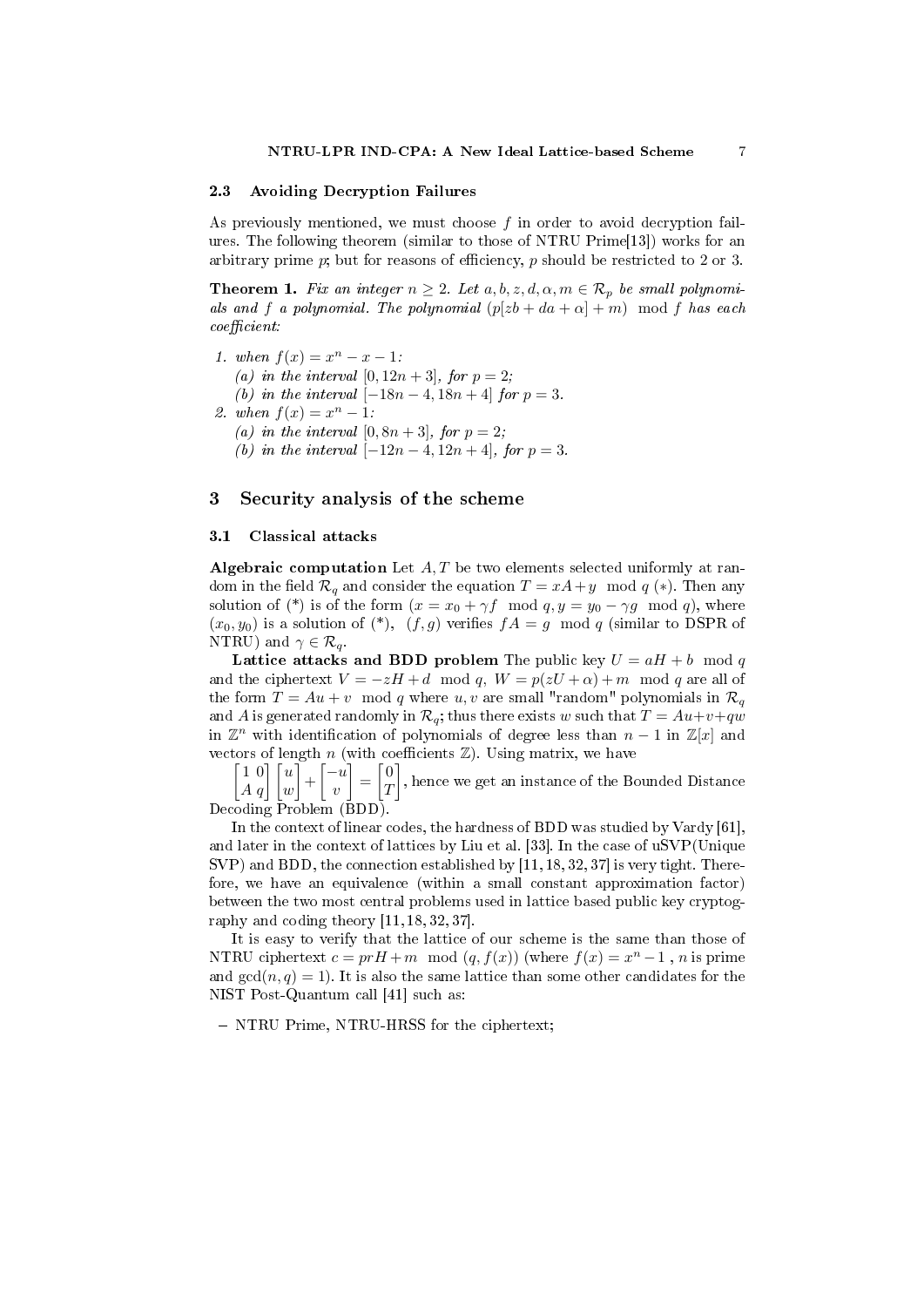- NTRU LPRime and most of the schemes based on Ring-LWE (such as LPR cryptosystem) for the key generation and the ciphertext.

Peikert [44] says that this lattice (similar to those of Ring-LWE) is as hard as the lattice of NTRU public key. In fact, in a NTRU lattice for public key  $L_h$ (where the public key  $h = g'/f'$  is given as a ratio of two sparse polynomials  $f'$  and  $g'$ ), we are sure of the presence of an unusual short vector (the vector  $(f', g')$  is unusual in the sense that  $f'$  and  $g'$  are not chosen uniformly since they are sparse). But in our proposal (like in Ring-LWE lattice), there is no unusually vectors because the polynomials are chosen uniformly at random in  $\mathcal{R}_q$  and  $\mathcal{R}_p$ . This analysis of Peikert is true if one consider only the lattice of the public key or the lattice of the ciphertext. But as remarked by Bernstein et al. in their NIST proposal [41], if the security analysis is extended on the whole scheme, we can remark that the reuse of the secret  $r$  in the ciphertext in NTRU LPRime or LPR cryptosystem is a weakness which does not appear in the previous analysis. Therefore the possibility of the reuse of the secret must be included in the underlying hard problem. That is why, in the decisional variant of BDD problem in our scheme, the reuse of the secret is included. The decisional variant of BDD problem that we use is similar to Ring-LWE where all secrets and errors are generated uniformly at random in  $\mathcal{R}_p$ .

Meet-in-the-middle attack It is known that Odlyzko's meet-in-the-middle attack [27] works over  $T = Au + v \mod q$  whenever u, v are small and sparse polynomials in  $\mathcal{R}_q$ . Here we assume that our polynomials are selected uniformly at random in  $\mathcal{R}_p$ . Also note that in our proposal, we do not use neither sparse polynomials, nor inversion of polynomials.

For "meet-in-the-middle attack", splits  $u = u_1||u_2$  and test whether  $T - u_1.A +$  $u_2.A$  is small. Let  $|u_i|$  be the size of  $u_i$  then the number of possible pairs  $(u_1, u_2)$ is  $p^{|u_1|} \times p^{|u_2|}$  and the number of loops can be estimated as  $(p^{|u_1|} \times p^{|u_2|})^{1/2} =$  $p^{(|u_1|+|u_2|)/2}.$  If the polynomials are selected uniformly at random in  $\mathcal{R}_p$  then  $|u_1| + |u_2| \sim n \log p$ , therefore the number of expected steps of this attack is  $p^{n/2}$  for polynomials that are small and selected uniformly at random in  $\mathcal{R}_p.$ Therefore this attack cannot be better than exhaustive search which have a success probability greater than 1/2.

Hybrid attack The most powerful attack against most of the NTRU-like cryptosystems(for certain parameters sets) is the combination of lattice-basis reduction and meet-in-the-middle attack [27]. For some NTRU variants where the secrets are not sparse polynomials (this is the case for our proposal and for NTRU IND-CPA also), the hybrid attack still work but might be inefficient.

### 3.2 How to avoid backdoors in the public key

It is important to protect the public key against trapdoors introduced by a dishonest authority (see NewHope [41, 1]).

The public key in our scheme is  $U = aH + b \mod q \in \mathcal{R}_q$ , where H and  $(a, b)$  are randomly selected in  $\mathcal{R}_q$  and  $\mathcal{R}_p \times \mathcal{R}_p$  respectively. Assume that the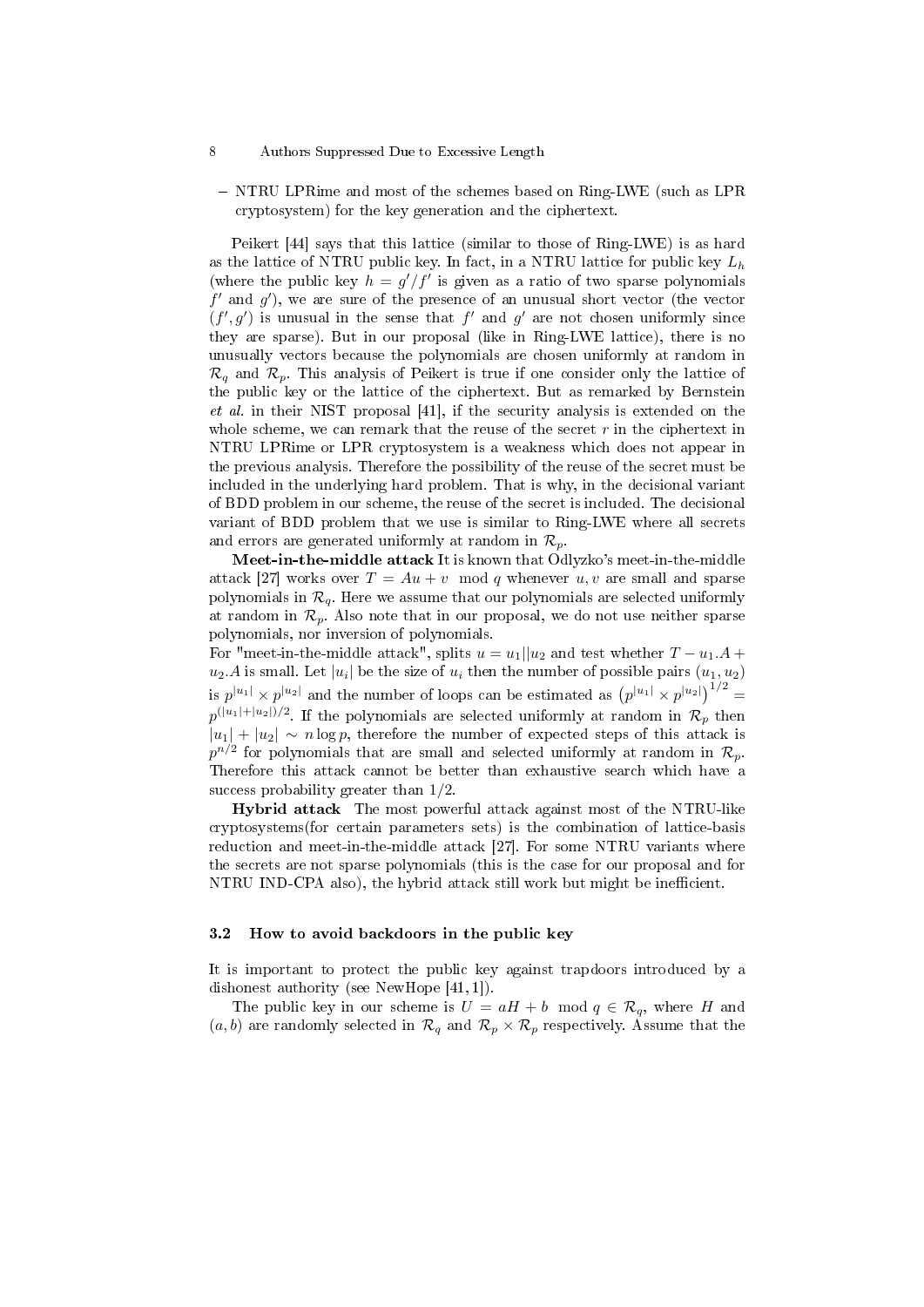Certificate Authority (CA) selects small random polynomials  $(f, g)$  with f invertible mod q and computes  $H = f^{-1} \cdot g \mod q \Leftrightarrow f \cdot H = g \mod q$  (as in classical NTRU). Since  $H$  looks random, then it can be difficult for Alice to remark this trapdoor. Similar problems can happen with the polynomials a and b by choosing them very sparse. To compute  $H, a, b$  securely, Alice can do the following:

- 1. Choose *n* to avoid the best known ideal-lattices attacks over  $\mathcal{R}_{q}$ .
- 2. Consider 3 identification numbers:  $Id_A$  for Alice,  $Id_C$  for the CA and  $id_P$  for the current (valid) system parameters, and ID =  $id_A||id_C||id_P$  the identity of Alice encryption scheme.
- 3. Select a hash function  $\mathcal{H}_0$  on  $\mathcal{R}_q$ .
- 4. Select a random parameter r of size |r| with  $256 \le |r| \le 512$ .
- 5. Compute  $H = \mathcal{H}_0(\text{ID}, r, 00) \in \mathcal{R}_q$ .
- 6. Select randomly  $a, b \in \mathcal{R}_p$  (  $a, b$  can be generated via hash functions).
- 7. Compute  $U = aH + b \mod q$  and destroy  $(b, r)$ .
- 8. The public key is then  $(H, U)$ .

**NB**: To reduce the size of the public key, one can send  $(r, U)$  and destroys  $H$ ; in this case, the computation of  $H$  must be included in the encryption algorithm.

### 3.3 The IND-CPA security proof

A proof of security of an encryption scheme generally proceeds by demonstrating that if a polynomial-time adversary  $A$  is able to break a security notion (IND-CPA, IND-CCA1 or IND-CCA2) in the encryption scheme, it can be used by a reduction algorithm  $\beta$  to solve in polynomial time some hard problem related to the encryption scheme.

Given an attacker  $A$  which is able to break a security notion in the encryption scheme in time  $\tau_A$  with success probability at least  $\varepsilon_A$ , for the reduction proof,  $\beta$  must simulate the environment of  $\mathcal A$  and solves the hard problem with time  $\tau_B \geq \tau_A$  and success probability  $\varepsilon_B \leq \varepsilon_A$ .

For tightness of the reduction it is required to have  $\varepsilon_B = \varepsilon_A + \text{negli}(k)$  and  $\tau_B = \tau_A + \text{polynomial}(k)$  where k is a security parameter, negl(k) is a negligible function in k and polynom $(k)$  is a polynomial in k).

Theorem 2. If the Decisional Ring Bounded Distance Decoding (DR-BDD) problem is hard, then our scheme achieves IND-CPA security in the standard model. More precisely,  $Adv^{IND-CPA}(\mathcal{A}) \leq 3Adv^{DR-BDD}(\mathcal{B})$ .

### Proof

In the real scheme, there are 3 pairs:  $(H, U)$  (with secret  $(a, b)$ );  $(H, V)$  (with secret  $(z, d)$  and  $(U, W')$  (with secret  $(z, \alpha)$ ) where  $W = pW' + m \mod q$ , this leads to the following games:  $G_0$  (the actual IND-CPA game),  $G_1$  (the public key is replaced by the DR-BDD distribution) and  $G_2$  (the ciphertext is also replaced by the DR-BDD distribution). Let  $(H_2, U_2)$ ,  $(H_2, V_2)$  and  $(U_2, W_2')$  be an instance of DR-BDD generated at random. Let  $\mathcal{A} = (\mathcal{A}_1, \mathcal{A}_2)$  be an attacker against IND-CPA in time  $\tau_A$ .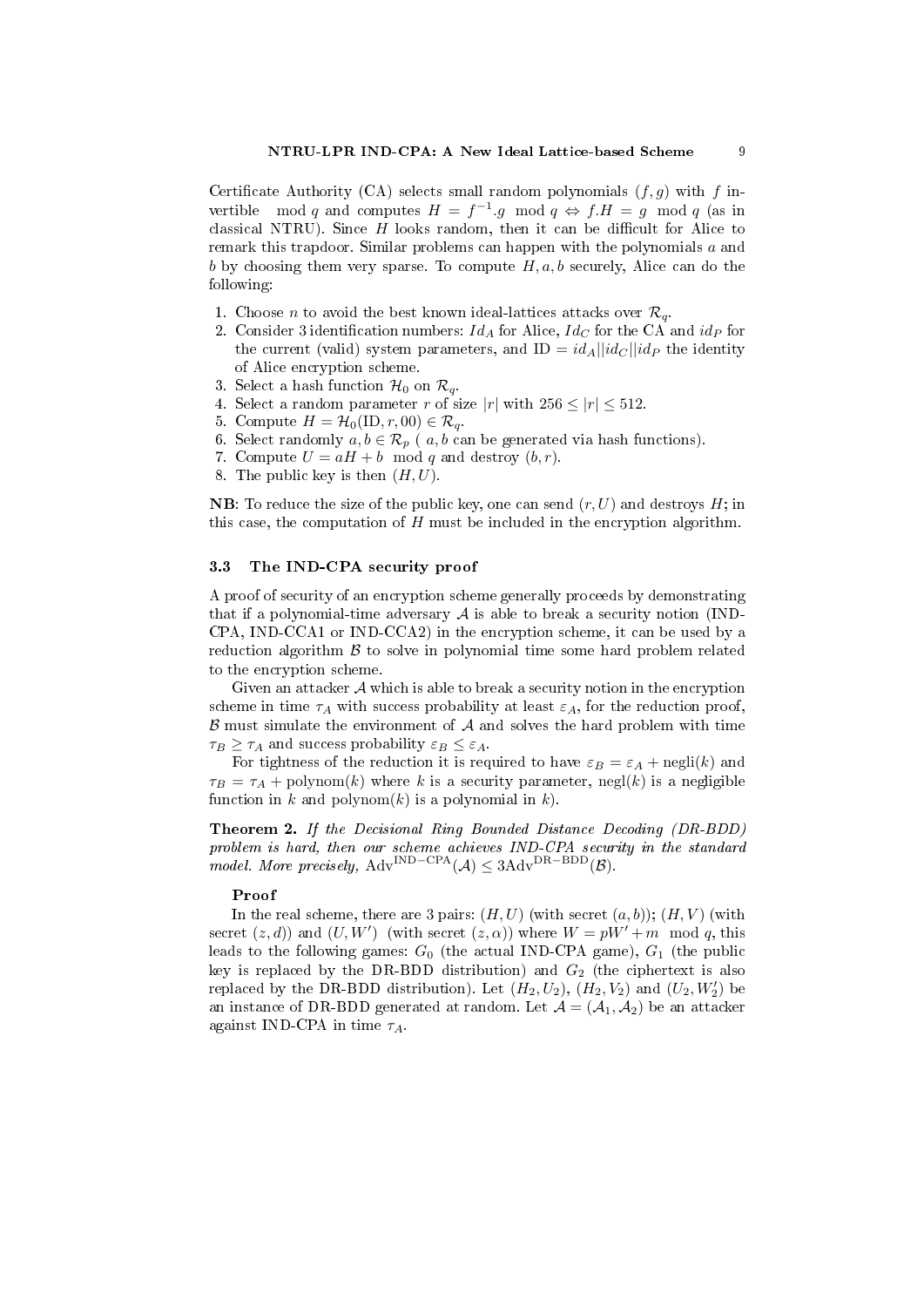$G_0$  It is the real scheme. Let k be a security parameter. The simulator B takes k as input and generates a public key  $(H, U = Ha + b \mod q)$  where  $H \in \mathcal{R}_q^*$ and  $a, b \in \mathcal{R}_p$  are selected uniformly at random.  $\mathcal{A}_1$  takes  $(H, U)$  as input and generates two valid messages of same length  $(m_0, m_1)$ . B takes  $(m_0, m_1)$ as input and generates a random bit b and encrypt  $m_b : V_b = -Hz +$ d mod  $q, W_b = p(Uz + \alpha) + m_b \mod q$  where  $z, d, \alpha \in \mathcal{R}_p$ . A takes the ciphertext  $(V_b, W_b)$  as input and generates a random bit  $b^*$  as its evaluation of b. We denote by  $\Gamma_0$ , this event and we denote by  $Pr(\Gamma_0)$  the probability of  $\Gamma_0$ . Then Adv<sup>IND−CPA</sup>( $\mathcal{A}$ ) = 2Pr( $\Gamma_0$ ) − 1. If we denote Adv<sup>IND−CPA</sup>( $\mathcal{A}$ ) = ε, then  $Pr(\Gamma_0) = \frac{1+\varepsilon}{2}$ .

 $G_1$  In  $G_0$ , we make just the following change:  $(H, U) \longleftarrow (H_2, U_2)$ . We denote by  $Pr(\Gamma_1)$  the probability of Game  $G_1$ .

Reduction algorithm between Game  $G_0$  and Game  $G_1: \mathcal{B}$  defines a reduction algorithm  $\mathcal{B}_1$  that takes as input  $(H, U)$  and is distributed as

- Game  $G_0$  if  $(H, U)$  is computed as in the real scheme;
- Game  $G_1$  if  $(H, U)$  is selected at random.

Thus, if A can distinguish Game  $G_0$  from Game  $G_1$ , then  $\mathcal{B}_1$  can distinguish a distribution of DR-BDD from random. Therefore

 $|\Pr(\Gamma_0) - \Pr(\Gamma_1)| \leq \text{Adv}^{\text{DR-BDD}}(\mathcal{A} \circ \mathcal{B}_1).$ 

 $G_2$  In  $G_1$ , we make just the following change:  $(H_2, V_b) \longleftarrow (H_2, V_2)$  and  $(U_2, W'_b) \longleftarrow$  $(U_2, W'_2)$ . We denote by  $Pr(\Gamma_2)$  the probability of  $G_2$ .

Reduction algorithm between Game  $G_1$  and Game  $G_2$ :  $\beta$  defines a reduction algorithm  $\mathcal{B}_2$  that takes as input  $(H, V)$  and  $(U, W')$  and is distributed as: - Game  $G_1$  if  $(H, V)$  and  $(U, W')$  are computed as in the real scheme;

- Game  $G_2$  if  $(H, V)$  and  $(U, W')$  are selected at random.

Thus, if A can distinguish Game  $G_1$  from Game  $G_2$ , then  $\mathcal{B}_2$  can distinguish one of the two distributions of DR-BDD from random. Therefore  $|\Pr(\Gamma_1) - \Pr(\Gamma_2)| \leq 2\text{Adv}^{\text{DR}-\text{BDD}}(\mathcal{A} \circ \mathcal{B}_2).$ 

Analysis of Game  $G_2$ . The adversary is asked to guess  $b^*$  and thereby distinguish between  $m_0$  and  $m_1$ . Since  $W_b = pW_2' + m_b$  where  $W_2'$  is selected informally at random and p is invertible then  $W_b$  and  $m_b$  are uncorrelated thus  $W_b$  is independent from  $b$ . Therefore, the adversary has no information about b, thus  $P(\Gamma_2) = 1/2$ .

In summary, we have:  $\text{Adv}^{\text{IND-CPA}}(\mathcal{A}) = |\text{Pr}(T_0) - 1/2| = |\text{Pr}(T_0) - \text{Pr}(T_2)|$  $\leq |Pr(\Gamma_0) - Pr(\Gamma_1)| + |Pr(\Gamma_1) - Pr(\Gamma_2)|$ . Therefore we have Adv<sup>IND–CPA</sup>(A)  $\leq$  $\mathrm{Adv}^{\mathrm{DR-BDD}}(\mathcal{A}\circ\mathcal{B}_1) + 2\mathrm{Adv}^{\mathrm{DR-BDD}}(\mathcal{A}\circ\mathcal{B}_2) \leq 3\mathrm{Adv}^{\mathrm{DR-BDD}}(\mathcal{B}).$ 

## 4 KEM from our NTRU-LPR IND-CPA

In this section, we design two variants of KEM derived from the above scheme, and we show that they are both IND-CPA-secure in the standard model and IND-CCA2-secure in the random oracle model.

Description of the first KEM: It is similar to those of NTRU LPRime. Encapsulation

For the encapsulation mechanism, Bob should do the following: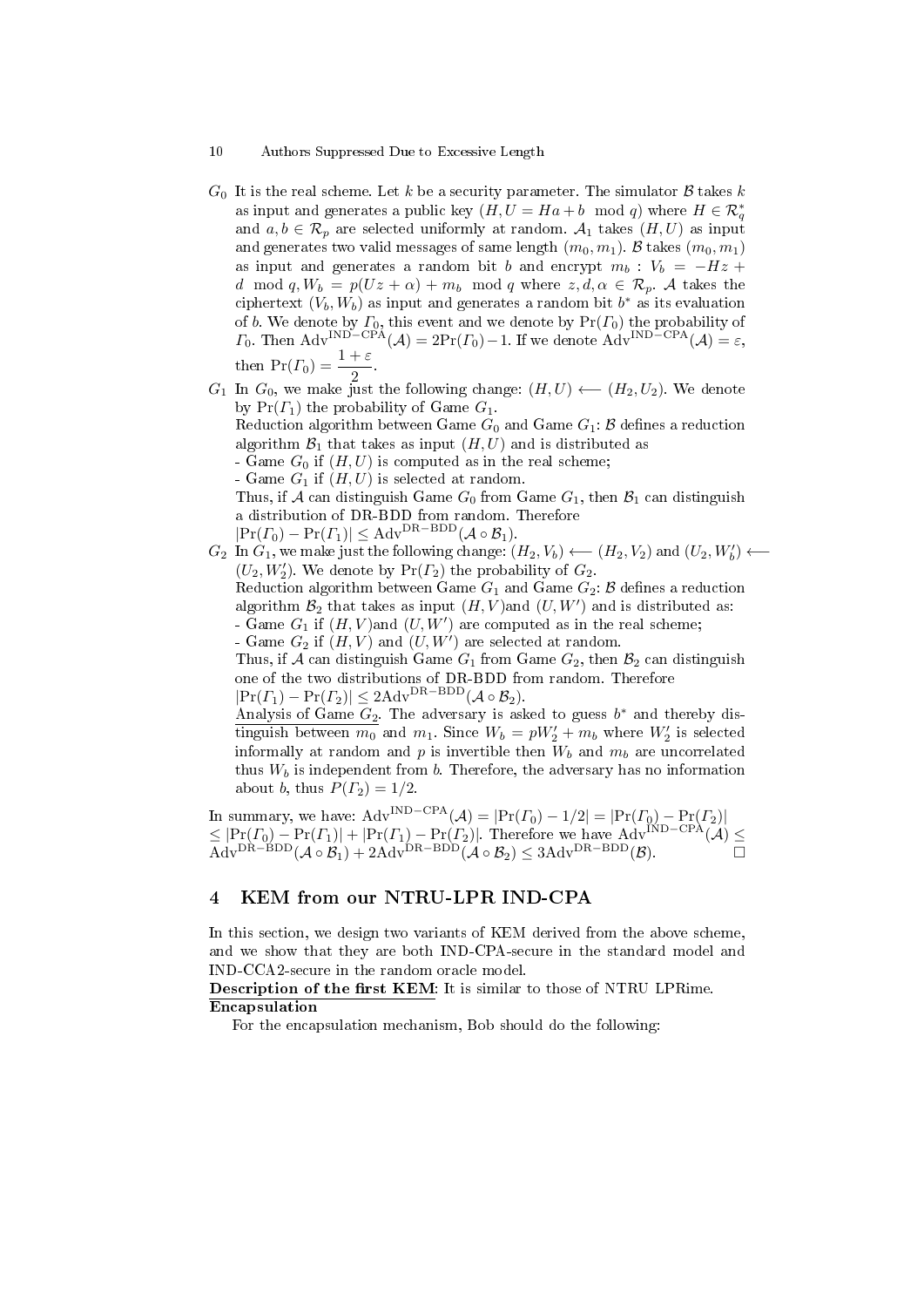- 1. Choose uniformly at random  $d, z \in \mathcal{R}_p$  and compute  $V = -zH + d \mod q$ .
- 2. Choose uniformly at random  $\alpha \in \mathcal{R}_p$  and compute  $W' = zU + p^{-1}\alpha \mod q$ .
- 3. Round each coefficient of W', viewed as an integer between  $-(q-1/2)$  and  $(q-1/2)$ , to the nearest multiple of p, producing  $W = W' + m \mod q =$  $zU + p^{-1}\alpha + m.$
- 4. Compute and split  $\mathcal{H}_1(\alpha \mod 2, \text{ID}, 00) = \mathcal{C}||\mathcal{K}$ , where  $\text{ID} = id_A||id_C||id_P$ is the identity of Alice and  $\mathcal{H}_1$  is a hash function.
- 5. Output  $(V, W, \mathcal{C})$ ; the session key  $\mathcal K$  and the key confirmation  $\mathcal C$ .

### Decapsulation

For the decapsulation mechanism, Alice should do the following:

- 1. Alice picks the private key a and the ciphertext  $(V, W, C)$
- 2. Alice computes  $C = p(aV + W) \mod q = pad pazH + pzb + pazH + \alpha + pm$ .
- 3. By the above theorem we know that  $\alpha + p[m + ad + bz] \mod q = \alpha + p[m + b]$  $ad + bz$ . Alice computes  $\alpha = (C \mod q) \mod p$ .
- 4. Alice computes and splits  $\mathcal{H}_1(\alpha, \text{ID}, 00) = \mathcal{C}' || \mathcal{K}',$
- 5. If  $\mathcal{C}' = \mathcal{C}$ , then she outputs the session key  $\mathcal{K}'$ ; otherwise, she outputs false.

### Security proof

- 1. In the standard model, the IND-CPA security follows from those of the previous variant, since the only change is in  $W = zU + p^{-1}\alpha + m$  where  $p^{-1}\alpha$ mod q has the same distribution than  $\alpha$  (because p is invertible) where the hard problem is the DR-BDD Problem.
- 2. In the random oracle model, the IND-CCA2 security follows from those of NTRU-Prime [13] and [19] where the hard problem is the inversion of the underlying encryption function in the One way-CPA model.

We conclude that this KEM variant of our Noisy NTRU scheme, is IND-CPA in the standard model and IND-CCA2 in the random oracle model.

### Description of the second KEM

The design of KEM by A. Dent in [19] (table 3 section 6) can directly be applied in our Noisy NTRU scheme as follows.

### Encapsulation

For the encapsulation mechanism, Bob should do the following:

- 1. Generate a suitably bit-string  $Y \in \{0,1\}^n$ .
- 2. Compute and split  $\mathcal{H}'_1(Y, \text{ID}, 00) = C^n ||\mathcal{K}^n \in \{0, 1\}^{n+k}$ , where  $|\mathcal{C}^n| = n$ ,  $|\mathcal{K}^n| =$ k, ID =  $id_A||id_C||id_P$  is the identity of Alice encryption scheme and  $\mathcal{H}_1$  is a hash function.
- 3. Transform  $\mathcal{C}^n$  as an element  $M = \phi(\mathcal{C}^n)$  of  $\mathcal{R}_p$  (an efficient reversible injective encoding  $\phi$ : this encoding can be done by using the canonical embedding since  $\mathcal{C}^n$  is a binary string with  $p \geq 2$ )
- 4. Choose uniformly at random (3 secret small polynomials)  $d, z, \alpha \in \mathcal{R}_p$ , and compute  $V = -zH + d \mod q$  and  $W = p(zU + \alpha) + m \mod q$ .
- 5.  $D = C^{\prime\prime} \oplus Y$  (onetime pad).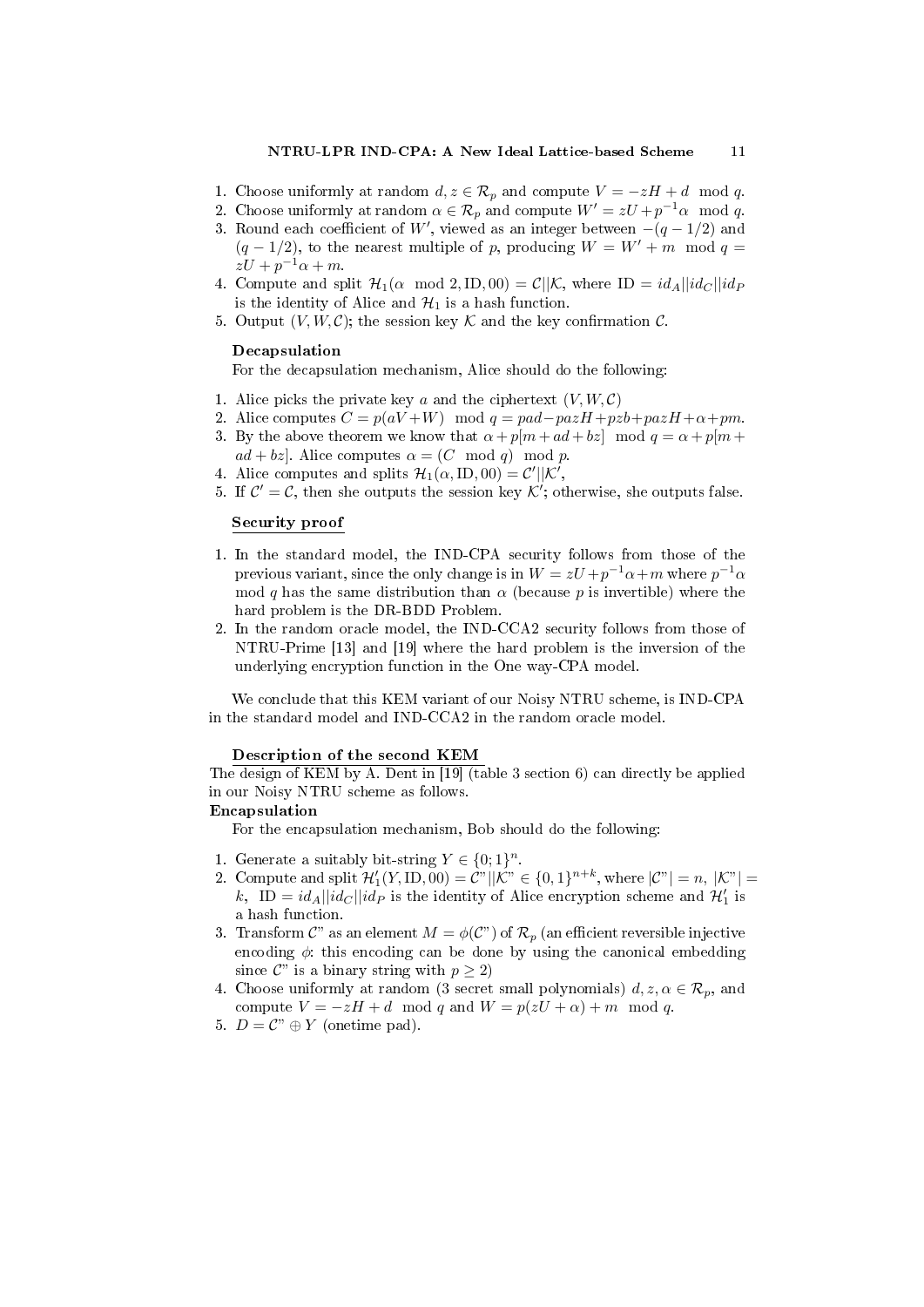- 12 Authors Suppressed Due to Excessive Length
- 6. Output: the ciphertext is  $c = (V, W, D)$  and the session key  $\mathcal{K}$ " (the key confirmation is  $\mathcal{C}$ ").

## Decapsulation

For the decapsulation mechanism, Alice should do the following:

- 1. Alice picks the private key a and the ciphertext  $C = (V, W)$ .
- 2. Alice computes  $C = p(aV + W) \mod q$ ,  $M' = (C \mod q) \mod p$ ,  $D' =$  $\phi^{-1}(M')$  and  $Y' = D \oplus D'$ .
- 3. Alice computes and split  $\mathcal{H}_1(Y', \text{ID}, 00) = \mathcal{C}^{\prime\prime} \parallel \mathcal{K}^{\prime\prime}$ ,
- 4. If  $\mathcal{C}^n = D' \Leftrightarrow \phi(\mathcal{C}^n) = M'$ , output the session key  $\mathcal{K}^n$  otherwise output false.

## 5 Comparative analysis and Choice of parameters

### 5.1 Choice of the parameters

Recently many improvements (BKZ2.0, Sieving algorithms, Quantum search...) with pre-quantum and post-quantum methods, were proposed to decrease the complexity of finding a shortest vector in any lattice  $[16, 29, 30, 38, 43, 52-54, 63,$ 62].

Becker, Ducas, Gama and Laarhoven propose in [12] an efficient algorithm that breaks dimension-n SVP in time  $2^{(c+o(1))n}$  as  $n \longrightarrow +\infty$  with  $c \equiv 0.292$ ; therefore increasing the dimension of the lattice can increase the security.

BKZ algorithm [16, 6, 25, 55] reduces a lattice basis by using an SVP oracle in smaller dimension b.

The hardness of Ring-BDD is evaluated as an SVP problem, because as far as we know, the best known attacks do not make use of the ring structure. The most efficient attack on NTRU-like schemes is the Primal attack. The Primal attack consists of constructing a unique-SVP instance from the LWE problem and solving it using BKZ.

In  $[4, 5]$ , Albrecht *et al.* gave a wide study of the estimation of the security level (including the cost of Primal and Dual attacks) of all the LWE and NTRUlike schemes proposed for the NIST Post-Quantum call. More recently, in the Post-Quantum forum [14], Bernstein proposed a comparison between the NIST post-quantum candidates, relatively to their public key and secret key sizes.

There are two approaches for BKZ: enumeration (super-exponential running time) and sieving (exponential in time and in memory). For sieving approach, by neglecting the  $o(b)$  term, the best known classical and quantum algorithms have time costs of  $CBKZ = 2^{0.292b}$  and  $QBKZ = 2^{0.265b}$ , where b is block size for BKZ 2.0 [3]. One must also take in account required size  $(SB KZ = 2^{0.2075b})$ for lists of vectors.

1. For  $p = 2$  and  $f = x<sup>n</sup> - x - 1$  (as in NTRU-LPPrime), we need to choose the following parameters: *n* a prime, *q* a prime such that  $q > 12n + 4$  in order to avoid decryption failures),  $x^n - x - 1$  is irreducible in  $\mathbb{Z}_q[x]$ .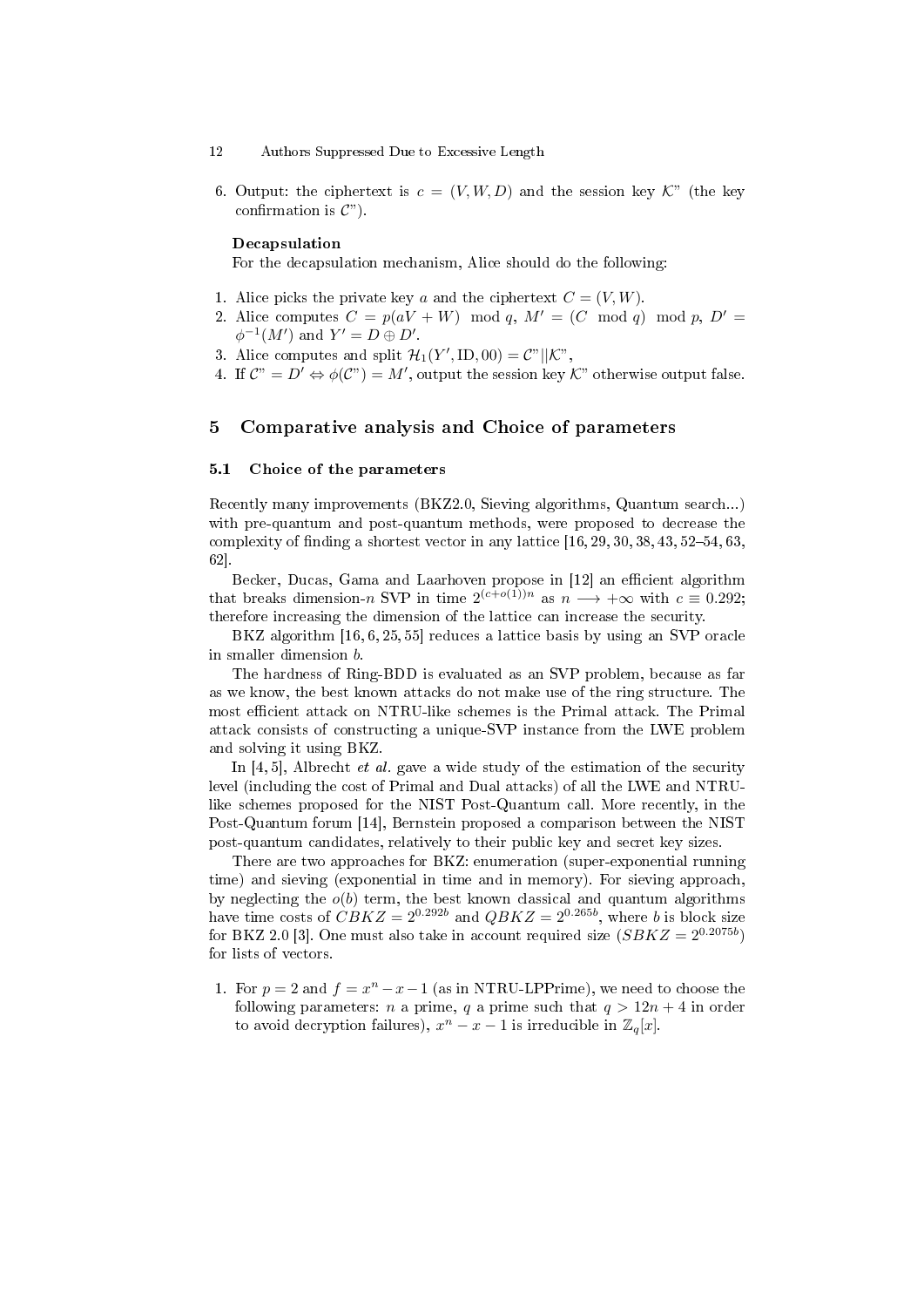- 2. For  $p = 3$  and  $f = x<sup>n</sup> 1$  (as in NTRUEncrypt), we need to choose the following parameters: *n* a prime, *q* a power of 2 such that  $q > 12n + 4$  in order to avoid decryption failures.
- 3. For  $p = 2$  and  $f = x<sup>n</sup> 1$  (as in NTRUEncrypt), we need to choose the following parameters: *n* a prime,  $q = 2^t - 1$  such that  $q > 12n + 4$  in order to avoid decryption failures.

For example we propose the following table.

|                                | $\boldsymbol{n}$ |  |          |     |     |     | CBKZ QBKZ SBKZ Space Requirement |
|--------------------------------|------------------|--|----------|-----|-----|-----|----------------------------------|
| $ x^n$<br>$- x - 1 739 607 2 $ |                  |  | 9829     | 177 | 160 | 155 | $\sim$ $2^{155}$                 |
| $x^n-1$                        | 743 603 3        |  | $2^{14}$ | 176 | 159 | 155 | $\sqrt{2^{155}}$                 |
| $x^n-1$                        | 743 603 2        |  |          | 176 | 159 | 155 | $\sim$ 9155                      |

Fig. 1. Classical and Quantum security with sieving algorithms

## 5.2 Comparison with NTRU-like and Ring-LWE-like schemes

### Comparison with NTRU-IND-CPA

Stehlé et al.<sup>[58]</sup> proposed a modified version of classical NTRU, for which they showed that it is IND-CPA in the standard model. The public key is uniform but it is generated by a Gaussian distribution with a large standard deviation. This modified version of NTRU is not compatible to the fact of avoiding decryption failures, but in our scheme, we take care of decryption failures.

## Comparison with NIST Post-Quantum Proposals

This scheme vs NTRU-like schemes: All the NTRU-like schemes in the NIST Post-Quantum call use rings of the form  $x^n - 1$  (NTRUEncrypt, NTRU-HRSS) or  $x^n - x - 1$  (NTRU-Prime, NTRU-LPRime) and are more subject to hybrid attacks by using sparse polynomials. In our scheme, we do not restrict ourselves to one of these rings and we do not use sparse polynomials or inversion of polynomials. Our scheme is IND-CPA and is equivalent to the Decisional Ring Bounded Distance Decoding Problem (DR-BDD), which is not the case of the others NTRU-like schemes: if DR-BDD is easy, then NTRU NTRU Prime and NTRU HRSS can be broken.

This scheme vs Ring-LWE (or Module-LWE, MP-LWE) schemes: Most practical Ring-LWE and LWE-like schemes (Kyber, Frodo, Titanium, LPR, NewHope, NTRU-IND-CPA etc.) have a problem of decryption failures because they use Gaussian or binomial distribution in the generation of the secrets and the errors. This weakness makes more difficult to design a clear security proof with a very tight security reduction. We can remark that if DR-BDD problem is easy in the underlying ring, then it is also easy to break all theses schemes. Furthermore, the Ring-LWE schemes are based on a cyclotomic ring  $\mathbb{Z}[x]/(q, x^n + 1)$ , where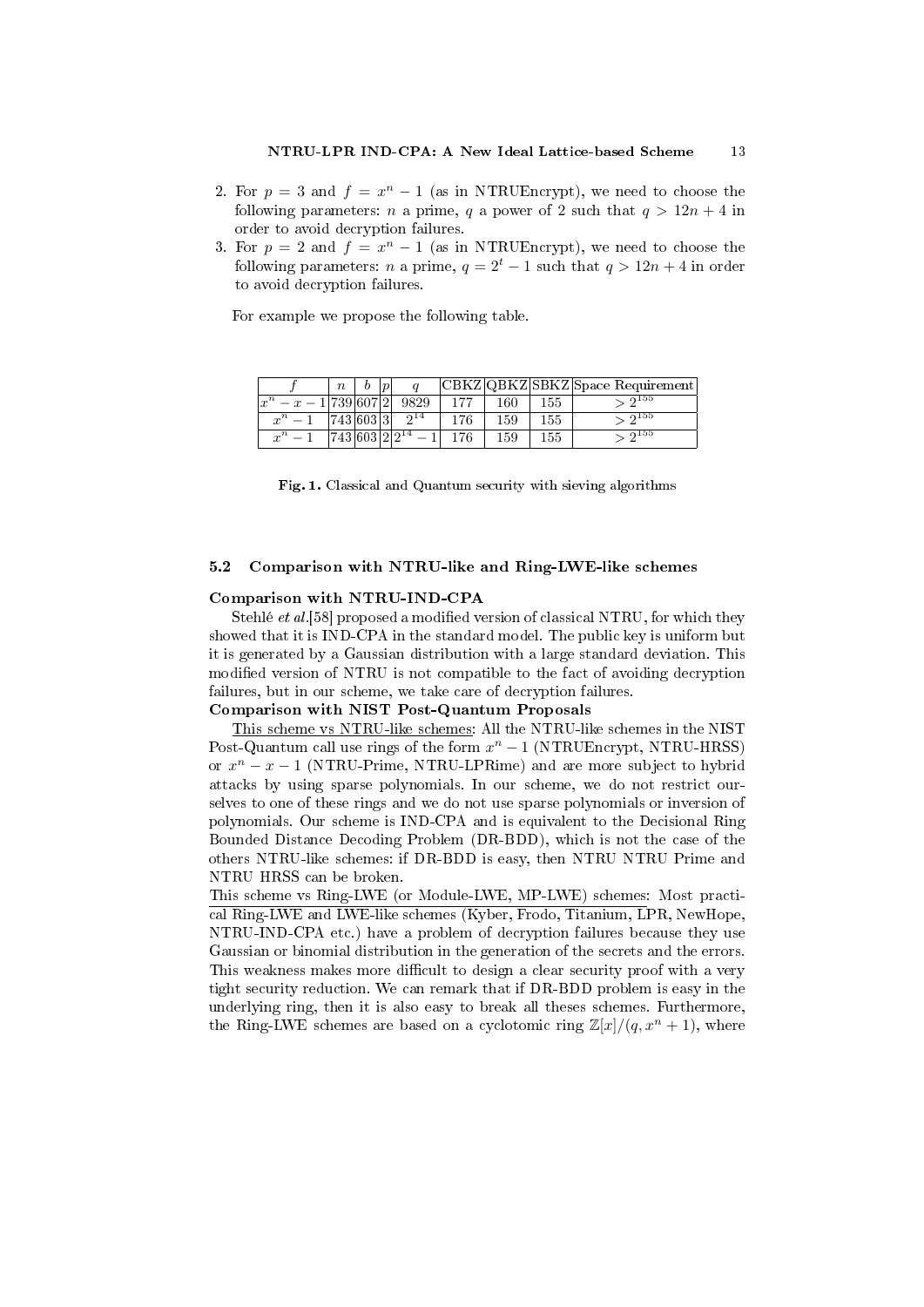n is a power of 2 and 2n divides  $q-1$  but the security of most of these schemes does not work over other rings such as  $\mathbb{Z}[x]/(q, x^{n} - 1)$  and  $\mathbb{Z}[x]/(q, x^{n} - x - 1)$ . In our scheme all distributions are uniform and there are no decryption failures.

## Conclusion

We have proposed a new Lattice-based encryption scheme which is proved to be IND-CPA in the standard model, assuming the Decisional Ring Bounded Distance Decoding Problem (DR-BDD) is hard. We have showed how to turn our scheme into a KEM with IND-CPA level in the standard model and IND-CCA2 level in the random oracle model. We also have compared our work to some Lattice-based candidates of the NIST-Post Quantum call. An interesting work now would be to design a IND-CCA2 secure variant in the standard model.

## A Appendix: Implementation in SAGE and Challenge

### Implementation

```
import itertools
def concat(lists): return list(itertools.chain.from_iterable(lists))
def bits2hexa(bits):
 return hex(sum([bits[i]*2**(3-i) for i in range(4)]))[-1]
def hexa2bits(hexa):
 b = int(hexa, 16)<br>return [b//8, (b//4)%2, (b//2)%2, b%2]<br>def encodeZx(m):<br>M = [m[i] for i in range(n)]+[0]*(-n % 4)<br>return ''.join([bits2hexa(M[i:i+4]) for i in range(0,n,4)])
def decodeZx(mstr):
          return Zx(concat(map(hexa2bits, list(mstr))))
 def int2hexaRq(integer):
strs = hex(integer)[2:]
return "0"*(4-len(strs))+strs
def hexa2intRq(hexas):
 return int(hexas,16)
def encodeRq(h):
           H = [int(h[i]) for i in range(n)]<br>H = ''.join([int2hexaRq(H[i]) for i in range(n)])<br>return H
 def decodeRq(hstr):<br>
h = [hexa2intRq(hstr[i:i+4]) for i in range(0,len(hstr),4)]<br>
if max(h) > q: raise Exception("pk out of range")<br>
return Rq(h)
 ###############################################################################
 n = 739; q = 9829; p = 2<br>
z = x^{-1/3}; q = 9829; p = 2<br>
z = x^{-1/3}; z = x^{-1/3}; z = x^{-1/3}; z = x^{-1/3}; z = x^{-1/3}; z = x^{-1/3}; z = x^{-1/3}; z = x^{-1/3}; z = x^{-1/3}; z = x^{-1/3}; z = x^{-1/3}; z = x^{-1/3}; z = x^{-1/3}; z = x^{-1/3};
 \begin{array}{ll} \texttt{return } \texttt{S} & \texttt{return } \texttt{S} & \texttt{return } \texttt{S} & \texttt{if} & \texttt{if} & \texttt{if} & \texttt{if} & \texttt{if} & \texttt{if} & \texttt{if} & \texttt{if} & \texttt{if} & \texttt{if} & \texttt{if} & \texttt{if} & \texttt{if} & \texttt{if} & \texttt{if} & \texttt{if} & \texttt{if} & \texttt{if} & \texttt{if} & \texttt{if} & \texttt{if} & \texttt{if} & \texttt{if} & \texttt{if} & \texttt{if}# Encryption and decryption algorithm
 def encrypt(pk,m):<br>
H, U = decodeRq(pk[0]), decodeRq(pk[1])<br>
H, U = RecodeRq(pk[0]), randomS(), randomS()<br>
V = Rq(-2)*H*Rq(d)<br>
V = P*(Rq(z)*U*Rq(alpha))*Rq(m)<br>
return encodeRq(V), encodeRq(W)<br>
def decrypt(sk,(V,V));<br>
C = R
         m = 2x(\text{int}(\text{C}[i])\text{% for }i\text{ in }range(n))return encodeZx(m)
  ###########################################################################
 #Verification
(sk,pk) = keygeneration()
```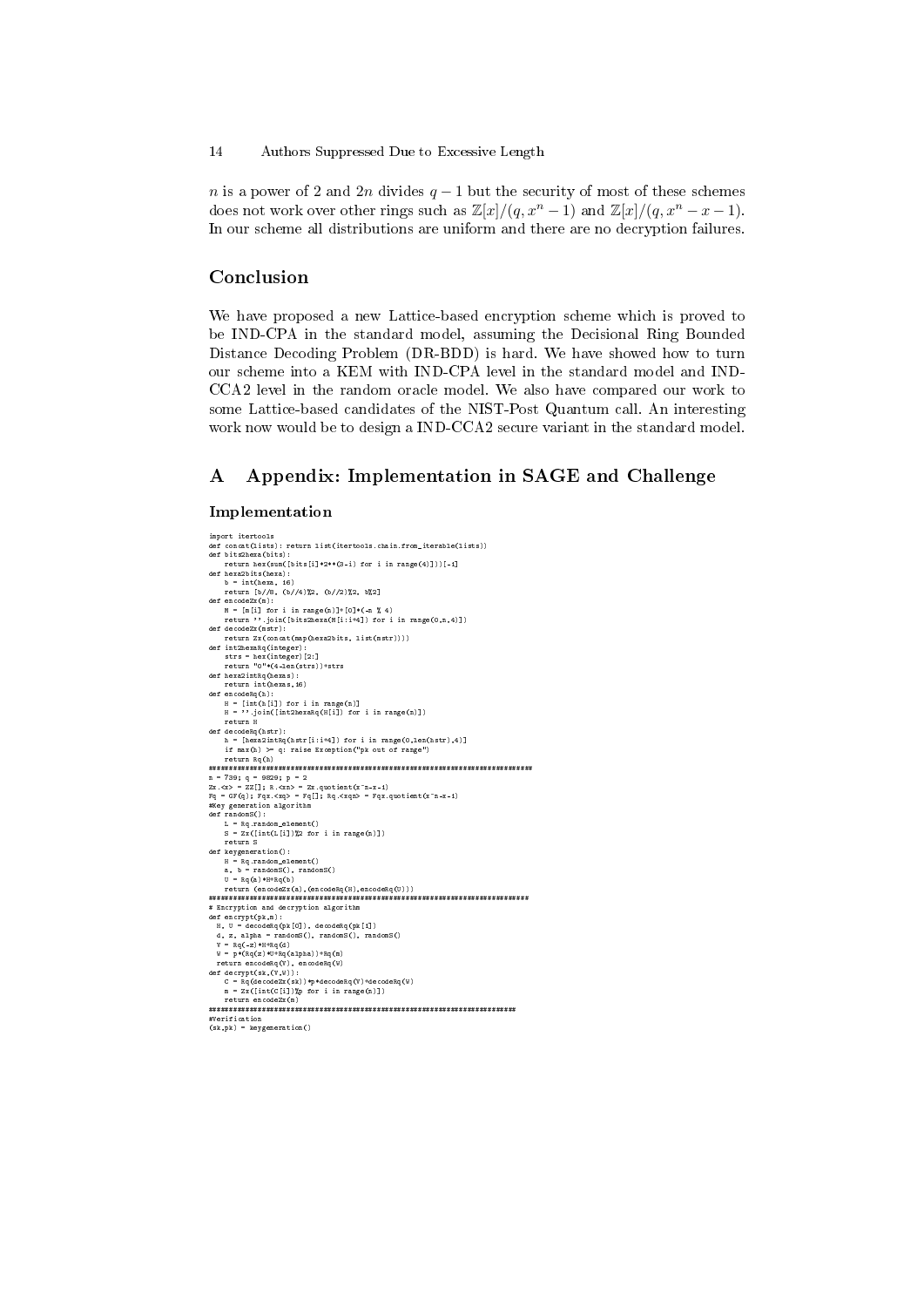#The symmetric key to cipher<br>K = "c6896f6did:25aeb86b07795e4f1f0e1af8833f818493c9db0d52b2dff9i13a27f066802"\<br>+"23546775074bf8f3da07c83d8d1566ced96f57d28fdb72387742a9a15a85861cab51391"\<br>+"8358c59e55912ca0df0a62061685aad6625  $=$  encrypt (pk, K)  $C = \text{decrypt}(\text{sk},(V,W))$ <br>if  $C == K$ : if C == K: print "The decryption is well done" else: print "The decryption was failure" ##################################################################### K0 = 0 encoding of K0: K0 = "00000000000000000000000000000000000000000000000000000000000000000000000\ 000000000000000000000000000000000000000000000000000000000000000000000000\ 000000000000000000000000000000000000000000" K1 = 1 encoding of K1: K1 = "80000000000000000000000000000000000000000000000000000000000000000000000\ 000000000000000000000000000000000000000000000000000000000000000000000000\ 000000000000000000000000000000000000000000" sk = "???" Pk=(C1,C2)<br>7i3ca243824f105421dcaif2703f0237c19290ff121b5027f036f15d20aa318c224d2086216450f90213801be17270a9907db1ee00361122f1130a181925490af207b4080510df1262055\<br>7i3ca243824ff05421dcaif2703f0237c19290ff121b5027f036f15d20aa 603130b31006f0f8f069b02a211c90a9d217b1c1a1c1422d708bd21580c3f227804ba0b81015e122f063412cc0e4f0dfc08a02662121c1b4b0d8021c50751022f257202841afe25b\ f0b821cb7155f0d6606da14ec1323242609610cf81f0c0f3d022d208e04a7133e1dcc15b0221311aa016613f424d8136d1f201d310d4f18940698141f25941dd103a904071daf1a2\ 320460de626440457179d2599077b0e761f6e2271056213260f481c5b01ab01901b5905f411bd15051e48103323a414040ea7115c140e05e110fc196e02790be7206612972079156\ f033b06f51ea315240ea5089e1ea3199f124a059a1a0105f0223c126a255112e52643105d1d9e141d06e825dc259f1a8213960ffb0f5401dc086600d3092d18d91e3e204a194a0fa\ 9185c0e7018b716e001fd17ac033c0fe818ff24d6201d080c053c1d3808200f8e1377156100b3253a13641729114801ef0a49264c211501991d9e088f1d6c236a212b0bed00ab0e5\ b1a8914fd16c413d609bd226e1f2c2434238d07171273229d15281cb41038089811a004b21f48147c15a410180af1053c10fa1d4c1d76260310e5115a13871fff0f3d25f104e10a3\ f157f206a0f8703d21436262f0f4112101b6b23621c9816ee0a4f1a42195c170503f60dcd00591e9800b913d3066e062920d4262b0a780d52256a14a81d080c9300f107380d2b023\ d19c315d9126c1e222213010518f90f15203614ec0ec3191f18db1d81bf21f240c4900f51ef91a521a7d03c612ac0d2714d31d2c219d0c3606dd04b103491eed146b20231936171\<br>30ecb130e08c901b0029d06ec020b08c316Bb084a15dc02d7iec918a0098305ba25b816105061

C2 = "1bef12811511194907c111b413711ada05c0061e12d01576023e0add11cb074d0d250c0b085b1fcf20550a550ee51c4f21be046220090b56115b23ef12520f920d500239034110b\ 616bb092419dd058e195c064f1d8f1a100a5418a211cc0e4505661662226721b513f71c601b9103ae0d2b24db1525159a16d111450f68204a09921ee108e51fb20d1a177319f5105\ f1eef110d241e132115ad14a81f820a7f152e072b13a20cd71aed21190dab212e026114e81897082b07f2205f0d8c00a0120615ff0de1050c03730ac520ec0c1d01b11c5417240f4\ e1c650727166a0d51098c24610bee00320eec22ea0ca30cb7069e142804f80529026011df115302101b9b0ea21e6816bc24960e1d1c7e178e00451e0d223c157b162b0d0f0b0f04a\ d01bb0dfa131c0a8c0591042f0ac00794170f22bc17ff1ff003330d801f72141113a31bfc2141222f11500158247415ac05782269255512e6120b112307fe23eb044c081012dc13f\ e03971ebe2444033725a90073156d20ea1c5f139301991ffb0ca61af201b71dbf17030f2713f406b508de0f1b0803076c2327065f03430d0202cf13af206b149a04651d9402441b5\ c0919161a0ccb1352255d16571e34075408c90f0a016e1ecd05e0149606c71e40141d09e02171162c17dd197014180e9e2043024d250d0cd80c0a130e1fb708a1163d00b7124908b\ e117b1ef70f07264721881aef22e70dea11411b111a8915d81f8509a609f40dd706e6242204f808a213b6089e0faf138d0212034303be1d860dbc1db121db20931f5d213402b20e8\ b1ba214eb1d5002e50bbc14ab222c13eb236f181c137207ff0b7618540ea1019023ed17951ebe1d1d204a2518182d1441188a12bc0a0803c51d2620c003510fd022dd063d257007d\ 606d00a720217263017b90fe0083b020b18da0680155105ae1a9e21691fc01f4601820fcb08fd00d31ffd06ee0f9c250400d30eaa00470c8f187e08d721981c8e24f121980a721b9\ 7197306c402ab061a249f05c1086c103605cb16ea0a8f254f02bf16e316cb1e0710a517f41c521bae0058095106270d471dc101b211131a3f0d520d011d510e8c16060a4c075d1cb\ b19f711c71179024d0d5521dc0f8e1b3b1cee018525950d2e23140c350ea1153a0f04088110ac02db1f3615f6003718d418c40ba102b4021f02d9082a0d8a067512d922010a850ac\ a096d0a7b04cc02bf182124ac1f45168717b103e615ab259000682624172d0e141d9622030b6f1471209e03df1255246607951730158d203d25b0227a1e51130c09931a381136066\ 91ffb149305f2002916a80e441aaf02cc236f1f0c21fa0c741cf3119f140e1309030f0568050819292264212410d606b703ad1959016b1c7309ec17e005c9230e25e009a708ea0d7\ a0c8925941ad308fd0614247b027b206a0a4f0e19011a098c07c5id9b110b20bf0946045c24cc05c7125b0f1625a316e916a413de05ca019e139314f814ea258e14760b390a95091\<br>c245d123218e71a1a217609fe0fc10a510efb127a145907c51eec23d50b0609e51a31b8b04b3 d200c14820a31250219b110fe24d8101a0f210bc61302233917c422840c892389250624b41750216602d625bc0c401f60244523d41f8d1556018711ce040024da18231cd206d1232\<br>113a011ac016a07d90c0311570d6506a310ee12c2142d0923257004363030636036031078043

#### #The 1st ciphertext (V,W)

r spc cipmereers<br>"24a4if79113c0bf5147f1d8f07871ace255109f9175b0685079c04fd06691dff026a0ecc00b407f2002006db0be11dea0d4b1d9809741d3213a9031b1862163c0b7e034f1d02250\ 1201c09e0095b1c9a0ccb11b70ca2106009210d4c02411a481251031d255725220ac7055207f61ab8265621b80aae061723fa030b218710a7017518d308ac1939142a0dd8162b164\  $31 a861 a b50 d472141215c121218c60c7c2172049b208 a086c05481f0b060810d11b5e20d a25911c3 a05381f921b6700e b0b4e22b d17280b5921e209051f7125200128096907a e10c\%c17200d2808607a0d2808607a0d2808607a0d2808607a00000000000000000000000000000$ 32610028500c3082a0e181783243116f171860ac500970684236c17 260507021817ac0fa6072c226614b52127029f1c5503509c80860064625af10f0113f10c7604450d9b1c702655a66190f01526764604852af10f0113f10c1804450d9b1c7360952af10f113f0c0925af10f113 60ec006fd24ae15d21687164205b412c618bb03980d18050d1511229b0dce08e41ccc19b021fa26d5189404101d7a236b1c2322860619107b02f60cf6064a253b0c32186903281a7\<br>0088319431c4516ba23a11826078820a7135a25ed1f0b1ca524ac001d212a179604050bf508a a181b159f178d21ef1d290751090b052819db19e012640b8709560941121f02a520cb020d04991061178405b723930d380717016d0b9901271d2e22e91e372446180a24710513203\<br>606e81bb005f323be007c14a116080623063e1e9a02fb04d50c50cf91da10df102310e812e08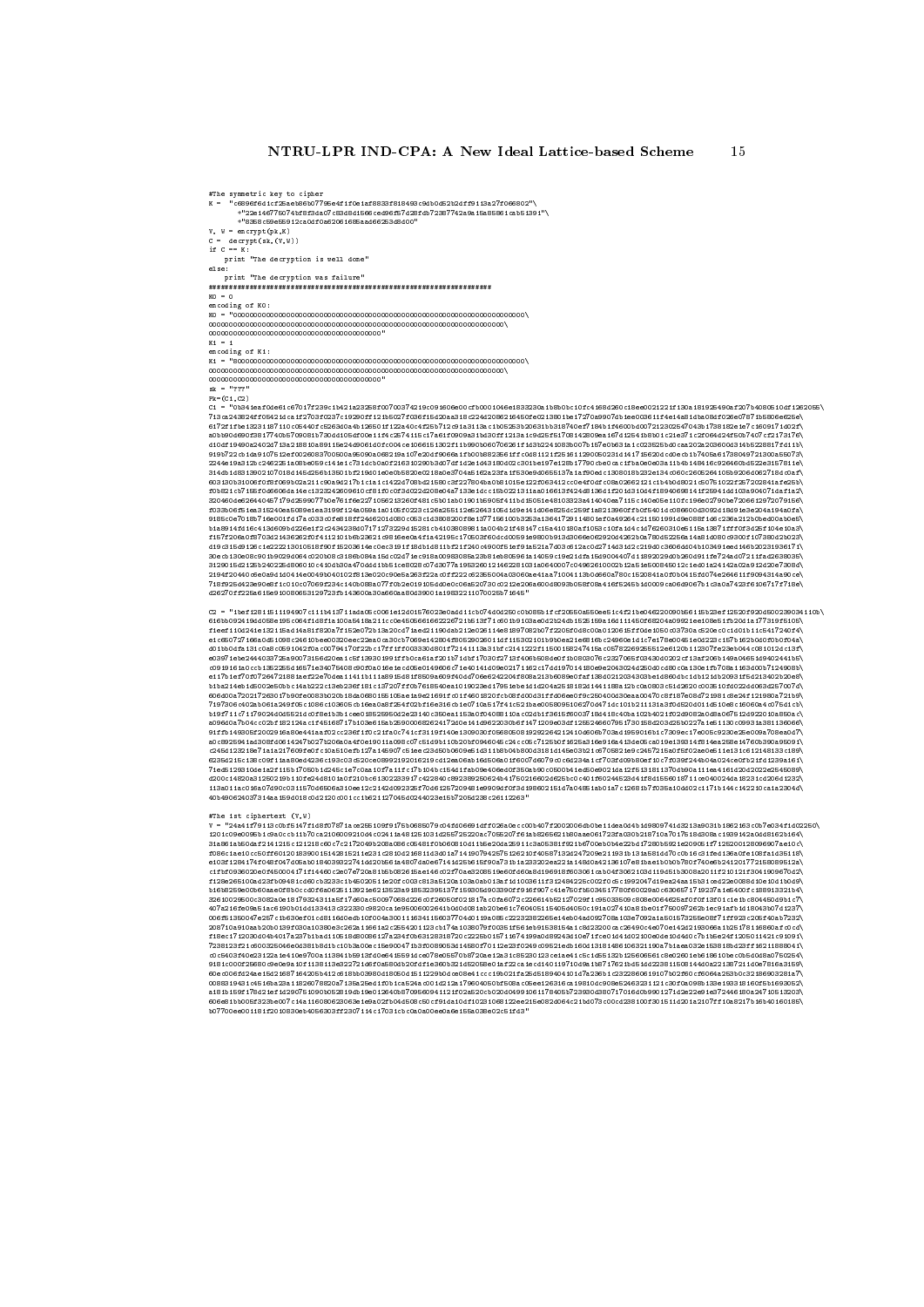W = "18ba1a1318dd127012ee184a178d10ce01e018ea21961b96185424090f3d2290235308b30f3316de22b0003a0f1d0ad4215925d5186e0a47076c19580ab42644176b087524041e2\ 70d4c17b010da0e47160e1dad12af1dbb03d30c6d19cc243a042e12891e2b0560066f20190315205319671c9b1d9a2060035b1821051a12c1024b0caf1a951faf04be074b25f3241\ b25690f6c095a082f1c2c051e184000a708e72017130b0d8825aa14b7250522230daf0df125f706b1010604a903e520d006d912da03ac0053222d1d50224900d11f3b2431150904c\ 6155a1311250e15c511b1062c13ba171a1fec213403881c471cc6147509f7039105fb0f1e0cd21b1e0b6f0de70dfa1a320035082f1fdb1db20c910ded1286076925c3014e0bc817c\ 219b405da1bb625ee1ead12d411a60d0e1cf006a40cd7196520041a3101eb1923220a17a016d800d11195079f19ce1147040c19e2171f0a760e5713651d5e00a020750e421a32086\ 516bc24eb0ce015bf0f2022fd1107175816e222ca02e4120a1a10161220a61c191fc003800c250aa31c2208df22b223be19ba0abb244325ec1d910cd11ec6258e1eb4227f078908d\ d247c0a8f0a111a54156b18521c9802a6053b0ba003a41bab1fb109dc1ff41ecb142d167e1eed23b31a000fc308f41bea197308d603420ed51fc009e5216409cc20dd05650e73108\ 41d631afe0e59085e1cfe178125e8085c137c0e81241b0fe70886016302be0e0c0b3e2552060f107b24460be819dd23cd2177245d0d2425ee10861b511e46082a11500b362661109\ 8235a21ff097f1e570a7720de1ceb1fa51f73091c0bb31e6e1642155a219f1bc80ca800fb0af302f90f3911f9072908c025bb0c60010a193d20e71c7921ba218605ec03ee244e1e7\<br>219a21c0e02f508960ee119a41403078520b708c305f508a11dd80c5d1a0080c8c1250076614 9110e1e61126a015700b00f200ca302d420081d6214c6121b08c315b0141610da1e24032611a2044b1afb119d12ef20180fb40214026b01cd083d13b7218b20801c520c9122e611c\<br>7103201db0e7c0b77125f082523d02057097004fc084b04071a9f16f70f7d04501335079207a 90cbd18f71ff001a20450107d1b9a0dc11d7a165a0f3f0cf50a45045f0af025401d8e1e4c181f25da0e4b25c525711575250a16f0214d07a71bcd14721c2c1a43097c180f077d0bb\<br>a14ca042d08f1c5841fd5142101f5218c06fd1f6b08b3238510b22323086a118f1ee6080016b 905b00ed71afd127708f502bb23840efb0014226f0e430e330f151c1114d921c908a6028919ec" ########################################################################## # The 2nd ciphertext (X,Y) X = "1c15150f0cbd227f2555064f0681216e1d1d0af1id73184d1d800e7c0e1e13a11645224d05b218201cc129c0bd81e6e127c19631eb11d5e192818f51c9a0be31c2c248a06171d6\<br>705f615e006d80e2e17281477074c260912ce01b324370bed07ef22a11dc51be40a5a16ab 705f6156006430e2617281477074c260912ce01b324370bed07ef22a1idc51bed0a5afab1d0256e1bf10361c1bf113d09610200401070404d15a81a651e920a900e301311f11406cc33e419677814114555094cc1671471105509299<br>103318f11585604c41647071f0ba308f10e02 502c324dd147e23e401ac0b0b25d6179311e61a2c015720e91c56239215fe0967183500481c201bf1168b0de0099f1cd70b1f0ebb25001a68254303f519a91ec900d521a70ce10f2\ 70d04146724ff1d050237161c14d5083d0de206890fc5180011e101cb196f0d9a238b022e2619244921c30c6c13a306020d340da4193e0352068f1c2e25bc1ad3160a08250cb6025\ 706311ac10c170ce30a03013910df23830758121609830151211423521568061600c417df24aa21800c5d202c0d361fea024a06361af103ca1eca22812181181a239712181e25147\ 918741a4a24a10e2823431334258c1f49179317c7169c14a213f3258705290d9520c200f4136e00e124ea13f312690e3013dc0e531491007a1500239e048e1d1f17c7142301b4001\ 211e8199018470bc305c91eac1ca31fcf181d041a00e91beb221001281a45044921212277085501361af00d851de405b6225f045920421b5a009b196823e5185c18d300cd12a6080\ 301861f2010441c5f148c17f2189915230cfc09511e200c8a04da209a12e90c0619e119c119be06de230e0fe11f8117fa22130ff00be6137d1a2c1c891aee00fc0df80a0911c21f9\ 61dc91d02242219b7060d2012197f138a0c7523d40d9e17e8058017011b980af713b006a604af05c91e190b28127c1e4d01e1176a26212214042715bc07d00cd506331d8b15b2136\ 709de0e3d051116941ce006b514f60ea3198503371ed914021d231f6a086c21b7216217e211bc0a3116a01c5816ca0e291a2224da06b720270edc1f7c108d14ef1a5d1ba30bb522bV<br>a06ba1ac6144c006a0cfd22ae234103a0003e14a0b6c418d921f16ab1bd52e104b40ac000323 Y = "105e21f514801a2b20b413b521320ef018c218aa06681d0f1b87091b114b0fc315871d290ae417a602aa18fc0b7d0a6e1f850dcd02f7059a0ab125600d3e15e91ee115ca0dac1a6\ 2127e04c316541bed040a1000115e00ec1d3117b614a912c124981bf4177423c70f160a7d028f159f09e4002b1d6425000c002091197418480cf30e4716101b35095713ca0fdf0a2\ 5027a009b1e9920c915f61ea1198524b21af41b8b1bbb1534064417051b40204e1f4604e8225e127202db1a4405351cc0142012321f9707010e3b1067152a24b701fc1ed8160b1e1\ e13fe1fba257908a1113218960c11232f12621f9e157a0b081f9c00501abb1251252707b51de6129f06080f8f03ba20a806a50d65162523cb1c771e90022218d62391135b2429174\ 804ef16c7247c05c715540d6f0008211001c720f222ca10e61ce902b2129a0b10252e163d1a4423640fda1ca219840b011c621ba51e7517a90e9f09e61c43202e10af113906d70a8\ 0040d04ed04ce201014f616d114b51c9710d504482080240f208f0edf018407aa16d2060212aa25491f7821390f9c1cb106d11eac152009400fcd22c4072e098616cf1ef60b6d171\ c23cf012b1af622b00a1f0dd716c608a01ccd01e3258720ff1e3021330d1902a2047f253915670574166a19900740176d00e4187f03d90d491e1f0cf51f120ace1ec50ed1237e090\ 21be118d91a3f0fba05150aae171d20fc0af51adf09e021841ae41a9d013a20fe231604f409f40b66202d16a2182112e21e8702d1011e1348115411ba242d0e6d0464260a078b122\ 214380a5e07410b6910851375239903fa1bbf032b127b14c4096e0d3e1f11149f0ce41ffe067d04df0e1020d90f471ab91e3e168c057905be1f661dd314e01ec6195001d51a3d171\ 2118c14431cbd19cc254c21f00b3520181271106422390939248312a60f420266239416651efb0940025021281ef1104213651d42002a1e3411d7175715951d720d971990121e0f6\ f1ea6074319d60c091390188a06c100950736058f01bc13be20b1012e248e06391f29061d10282216251422ea20080a9013fb1dde0d6b19e904e00ae61c7d175e20200499194513a\ 51bba2067217409610b6b1f201f8d1a9807cf0231141a056e038704df2483214201ad0cab05c213b61ed40627187f0f2322430d910080249f1eb4160c0c2c1e5e158f0cd8242c11d\ 60086009521dd127821dd095a253609d318611d781a6d02f80db10421134f14a30d99265022eb128b0307045c148d1351058e01a42202228d0af90b6c0e22130508d822ba17050b5\ a229908fe144a08c20cfe23361b2207b00b8c020c23db019123f704311ebc07070f23256b19e908ac18811d2f02481ca71ec1226c261c2286000106eb0a721706209712b605d8236\ 30ef01b6b03f01c0500d8193a19840037170025380e8a1ea2141f118812b41ca0205206ea2128005908a811d9010d1bc4019401b91c9e179100c024c50d0125fa0d501605208f0ac\ c0cca1889089d1e2d00340a8500ed17f90c8911f9089305c00f161f72072f027e03f30f5103ac03cb170f00c60bcb22d412d3073105ef1c1e1fe6032e116d216410e203d306390c1\ 51b5013a6229a1396087409091c31135f17a31bea24a71c7600ce0e808d51c5e1be60d5723a813f70f840527114c0a36050624e222a00cd21e5b17bf05f8063c1e60063e06e412f\<br>8251f12ca1e30162622fa1d590db516b41e9801631eb71b5c148a2432230e0b2f169f20e41de7 20bf41ef017bb22b206b920cd20b31cd11ec40fe41730114b03551f4e06dc132910d6019f1d571129143a11c809b61eee1a0011571fea163d0382186501690a0b0e070d1e25c512eV<br>dodb405511a0305a619d025a404cf1293215c16ae184101471eee0de1004f23d51da3d4b1195

**Challenge:** With probability greater than  $1/2$ , find which of the ciphertexts  $(V, W)$  and  $(X, Y)$  is the encryption of K0.

## References

- 1. E. Alkim, L. Ducas, T. Pöppelmann, and P. Schwabe. Post-Quantum key exchange - A new hope. In T. Holz and S. Savage, editors, Proceedings of the 25th USENIX Security Symposium, pages 327-343. USENIX Association, 2016. URL: https://www.usenix.org/conference/usenixsecurity16/technicalsessions/presentation/alkim.
- 2. Albrecht M., Bai S., Ducas L. A Subfield Lattice Attack on Overstretched NTRU Assumptions. In: Robshaw M., Katz J. (eds) Advances in Cryptology - CRYPTO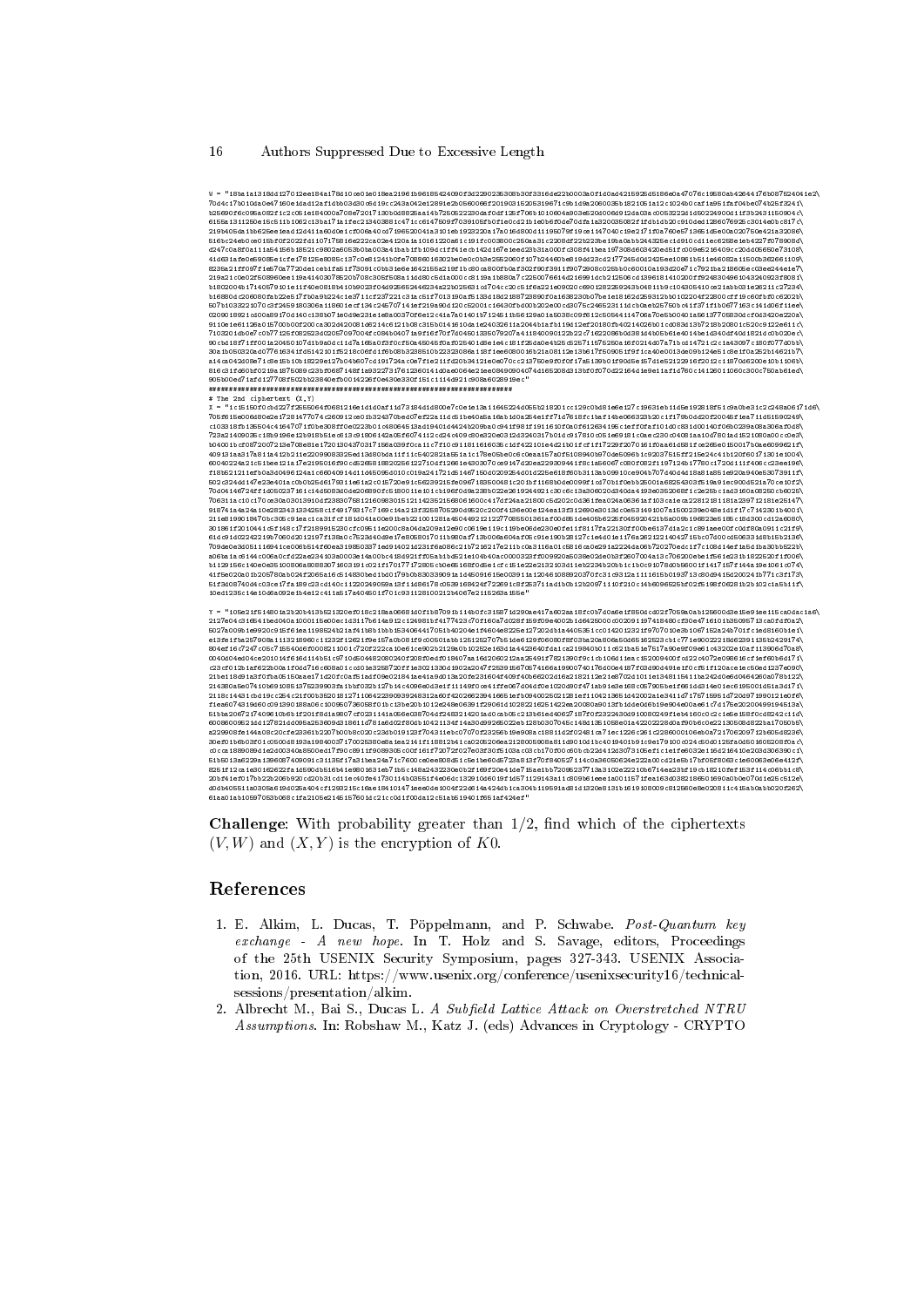2016. Lecture Notes in Computer Science, vol 9814. Springer, Berlin, Heidelberg, pp 153-178.

- 3. M. R. Albrecht, R. Player, and S. Scott. On the concrete hardness of learning with errors. J. Mathematical Cryptology, 9(3):169-203, 2015. URL: http://www.degruyter.com/view/j/jmc.2015. 9.issue-3/jmc-2015-0016/jmc-2015- 0016.xml.
- 4. Martin R. Albrecht, Benjamin R. Curtis, Amit Deo, Alex Davidson, Rachel Player, Eamonn Postlethwaite, Fernando Virdia and Thomas Wunderer. Estimate all the {LWE, NTRU} Schemes. URL: https://estimate-all-the-lwe-ntru-schemes.github.io/docs/. 2017.
- 5. M. R. Albrecht, B. R. Curtis, A. Deo, A. Davidson, R. Player, E. Postlethwaite, F. Virdia, T. Wunderer, Estimate all the LWE and NTRU schemes!. Available at https://estimate-all-the-lwentru-schemes.github.io/paper.pdf. NIST Call for transision to quantum-resistant cryptography. November 2017.
- 6. Yoshinori Aono, Yuntao Wang, Takuya Hayashi, and Tsuyoshi Takagi. Improved progressive BKZ algorithms and their precise cost estimation by sharp simulator. In Marc Fischlin and Jean-Sébastien Coron, editors, Advances in Cryptology EUROCRYPT 2016, volume 9665 of LNCS, pages 789-819. Springer, 2016. https://eprint.iacr.org/2016/146. 20
- 7. Aharonov, D., Regev, O.: A lattice problem in quantum NP. In: FOCS, pp. 210-219 (2003).
- 8. Ajtai, M.: The shortest vector problem in  $L_2$  is NP-hard for randomized reductions. In: STOC, pp. 10-19 (1998).
- 9. Ambainis, A.: Quantum walk algorithm for element distinctness. In: FOCS, pp. 22-31 (2003).
- 10. W. D. Banks, I. E. Shparlinski, A Variant of NTRU with Non-invertible Polynomials, INDOCRYPT 2002, Hyderabad, India, LNCS vol. 2551, pp. 62-70, Springer, 2002.
- 11. Shi Bai, Damien Stehlé and Weiqiang Wen. Improved Reduction from the Bounded Distance Decoding Problem to the Unique Shortest Vector Problem in Lattices. In Springer Proc. of ICALP'2016, pp. 76:1-76:12.
- 12. A. Becker, L. Ducas, N. Gama, and T. Laarhoven. New directions in nearest neighbor searching with applications to lattice sieving. Robert Krauthgamer, editor. Proceedings of the Twenty-Seventh Annual ACM-SIAM Symposium on Discrete Algorithms, SODA 2016, Arlington, VA, USA, January 10-12, 2016. SIAM, 2016, pages 10-24. https://eprint.iacr.org/2015/1128.
- 13. Daniel J. Bernstein, Chitchanok Chuengsatiansup, Tanja Lange, and Christine van Vredendaal. NTRU Prime. In Jan Camenisch and Carlisle Adams, editors, Selected Areas in Cryptography - SAC 2017, LNCS, to appear. Springer, 2017. http://ntruprime.cr.yp.to/papers.html
- 14. Daniel J. Bernstein. Table of ciphertext and key sizes for the NIST candidate algorithms. Available at https://groups.google.com/a/list.
- 15. Hao Chen, Kristin Lauter, and Katherine E. Stange. Vulnerable Galois RLWE families and improved attacks. IACR Cryptology ePrint Archive, 2016. https://eprint.iacr.org/2016/193.
- 16. Yuanmi Chen and Phong Q. Nguyen. BKZ 2.0: Better lattice security estimates. In Dong Hoon Lee and Xiaoyun Wang, editors, Advances in Cryptology - ASI-ACRYPT 2011 - 17th International Conference on the Theory and Application of Cryptology and Information Security, Seoul, South Korea, December 4-8, 2011. Proceedings, volume 7073 of LNCS, pp. 1-20. Springer.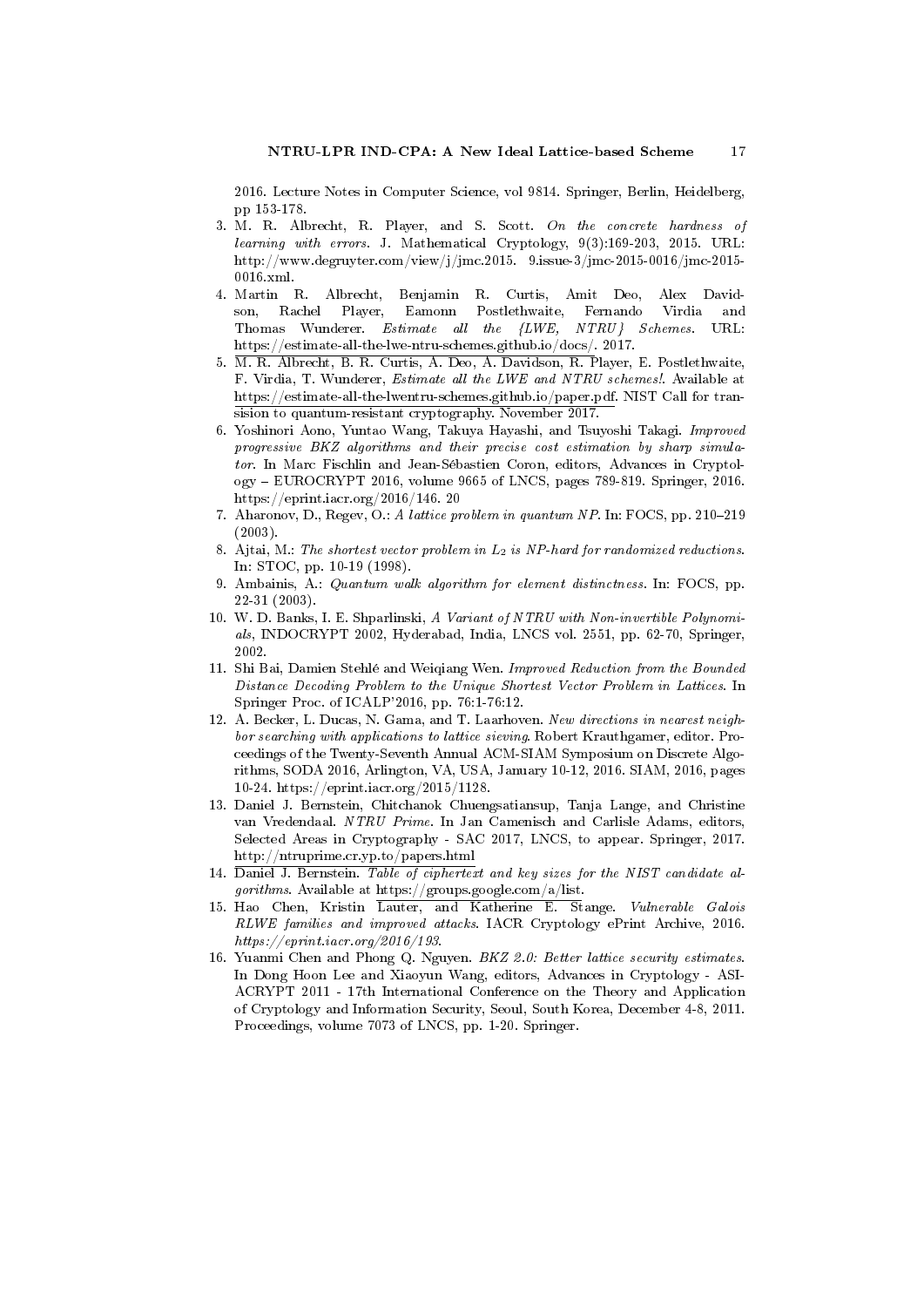T 97, volume 1233 of Lecture Notes in Comput. Sci., pp 52-61. Springer, Berlin, 1997.

- 17. Ronald Cramer, Léo Ducas, Chris Peikert, and Oded Regev. Recovering Short Generators of Principal Ideals in Cyclotomic Rings Marc Fischlin and Jean-Sébastien Coron (Eds.). In Advances in Cryptology Eurocrypt May 2016, Lecture Notes in Computer Science, Springer-Verlag,Proceedings, Part II, pp. pp 559-585.
- 18. D. Dadush, O. Regev, and N. Stephens-Davidowitz. On the closest vector problem with a distance guarantee. In Proc. of CCC, pages 98-109. IEEE Computer Society Press, 2014.
- 19. Alexander W. Dent. A designer's guide to KEMs. In Kenneth G. Paterson, editor, Cryptography and Coding, 9th IMA International Conference, Cirencester, UK, December 16-18, 2003, Proceedings, vol. 2898 of Lecture Notes in Computer Science, pp. 133-151. Springer.
- 20. E. Fujisaki and T. Okamoto. Secure integration of asymmetric and symmetric encryption schemes. In Advances in Cryptology - CRYPTO '99, pages 537-554, 1999. Available at https://link.springer.com/chapter/10.1007/3-540-48405-1 34.
- 21. Nicolas Gama, Malika Izabachène, Phong Q. Nguyen, and Xiang Xie Structural Lattice Reduction: Generalized Worst-Case to Average-Case Reductions and Homomorphic Cryptosystems. Marc Fischlin and Jean-Sébastien Coron (Eds.), In Advances in cryptology Eurocrypt May 2016, Lecture Notes in Computer Science, Springer-Verlag Proceedings, Part II, pp. 528-558.
- 22. Grover, L. K.: A fast quantum mechanical algorithm for database search. In: STOC, pp. 212-219 (1996)39.
- 23. Grover, L. K., Rudolph, T.: How significant are the known collision and element distinctness quantum algorithms? Quantum Info. Comput.4 (3), pp. 201-206  $(2004)$
- 24. Jung Hee Cheon, Jinhyuck Jeong, Changmin Lee An Algorithm for NTRU Problems and Cryptanalysis of the GGH Multilinear Map without a Low Level Encoding of Zero. IACR Cryptology ePrint Archive, https://eprint.iacr.org/2016/139.pdf.
- 25. Guillaume Hanrot, Xavier Pujol, and Damien Stehlé. Terminat-<br>
ing BKZ. IACR Cryptology ePrint Archive report 2011/198, 2011.  $ePrint$  Archive report 2011/198, 2011. https://eprint.iacr.org/2011/198.
- 26. J. Hoffstein, J. Pipher, and J. H. Silverman. NTRU: A Ring Based Public Key Cryptosystem in Algorithmic Number Theory, Lecture Notes in Computer Science 1423, Springer-Verlag, pp. 267-288, 1998.
- 27. Nick Howgrave-Graham. A hybrid lattice-reduction and meet-in-the-middle attack against NTRU. In Alfred Menezes, editor, Advances in Cryptology - CRYPTO 2007, 27th Annual International Cryptology Conference, Santa Barbara, CA, USA, August 19-23, 2007, Proceedings, volume 4622 of Lecture Notes in Computer Science, pp. 150-169. Springer.
- 28. Nick Howgrave-Graham, Joseph H. Silverman, and William Whyte. A meet-in-the middle attack on an NTRU private key. Technical report, Technical report, NTRU Cryptosystems, June 2003. Report, 2003. https://www.securityinnovation.com/uploads/Crypto/NTRUTech004v2.pdf.
- 29. Thijs Laarhoven. Sieving for shortest vectors in lattices using angular localitysensitive hashing. In Rosario Gennaro and Matthew Robshaw, editors, Advances in Cryptology CRYPTO 2015 -35th Annual Cryptology Conference, Santa Barbara, CA, USA, August 16-20, 2015, Proceedings, Part I, volume 9215 of Lecture Notes in Computer Science, pages 3-22. Springer, 2015. https://eprint.iacr.org/2014/744.pdf.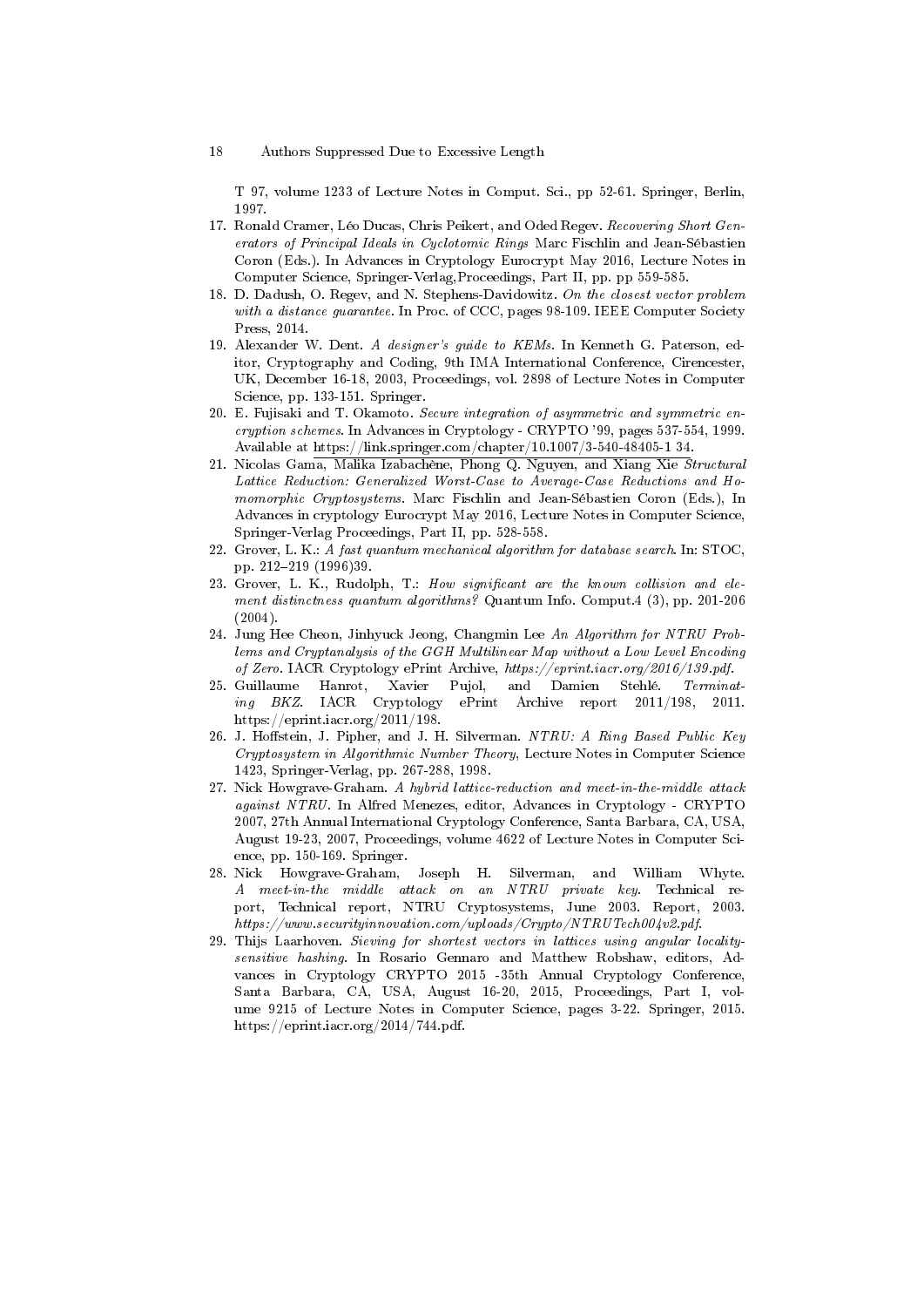- 30. Thijs Laarhoven, Michele Mosca, and Joop van de Pol.Finding shortest lattice vectors faster using quantum search. Des. Codes Cryptography, 77(2-3):375-400, 2015.
- 31. R. Lindner and C. Peikert. Better key sizes (and attacks) for LWE-based encryption. In A. Kiayias, editor, Topics in Cryptology - CT-RSA 2011, vol. 6558 of LNCS, pp. 319-339. Springer, Heidelberg, Feb. 2011.
- 32. M. Liu, X. Wang, G. Xu, and X. Zheng. A note on BDD problems with λ2-gap. Inf. Process. Lett., 114(1-2):9-12, January 2014.
- 33. Y. K. Liu, V. Lyubashevsky, and D. Micciancio. On bounded distance decoding for general lattices. In Proc. of RANDOM, volume 4110 of LNCS, pages 450-461. Springer, 2006.
- 34. Adriana López-Alt, Eran Tromer and Vinod Vaikuntanathan On-the-Fly Multiparty Computation on the Cloud via Multikey Fully Homomorphic Encryption. STOC 2012 Proceedings of the forty-fourth annual ACM symposium on Theory of computing. pp. 1219-1234.
- 35. V. Lyubashevsky, C. Peikert, and O. Regev. On ideal lattices and learning with errors over rings. In EUROCRYPT 2010, pages 1-23. Springer, 2010.
- 36. Vadim Lyubashevsky, Chris Peikert, and Oded Regev. A toolkit for ring-LWE cryptography. In EUROCRYPT 2013, pp. 35-54.
- 37. V. Lyubashevsky and D. Micciancio. On bounded distance decoding, unique shortest vectors, and the minimum distance problem. In Proc. of CRYPTO 2009, pp. 577- 594.
- 38. Micciancio, D., Voulgaris, P.: Faster exponential time algorithms for the shortest vector problem. In SODA(2010), pp. 1468-1480.
- 39. M. Naehrig, E. Alkim, J. W. Bos, L. Ducas, K. Easterbrook, B. LaMacchia, P. Longa, I. Mironov, V. Nikolaenko, C. Peikert, A. Raghunathan and D. Stebila. FrodoKEM Practical quantum-secure key encapsulation from generic lattices. Available at https://frodokem.org/. November 2017.
- 40. M. Naor and M. Yung. Public Key Cryptosystems Provably Secure against Chosen Ciphertext Attacks. In Proc. of the 22nd ACM STOC, pages 427-437. ACM Press, New York, 1990.
- 41. NIST Post-Quantum Cryptography- Call for Proposals. Available at https://csrc.nist.gov/Projects/Post-Quantum-Cryptography/Post-Quantum-Cryptography-Standardization/Callfor-Proposals. List of First Round candidates available at https://csrc.nist.gov/projects/post-quantum-cryptography/round-1-submissions
- 42. J. Hoffstein, J. Pipher, and J. H. Silverman. NTRU : A Ring Based Public Key Cryptosystem in Algorithmic Number Theory. Lecture Notes in Computer Science 1423, Springer-Verlag, pages 267-288, 1998.
- 43. Xavier Pujol and Damien Stehlé. Solving the shortest lattice vector problem in time  $2^{2,465.n}$ . IACR Cryptology ePrint Archive, 2009. https://eprint.iacr.org/2009/605.
- 44. C. Peikert. A useful fact about Ring-LWE that should be known better: it is \*at least as hard\* to break as NTRU, and likely strictly harder. Available at http://archive.is/B9KEW.
- 45. C. Peikert. Public-key cryptosystems from the worst-case shortest vector problem. In STOC 2009, pp. 333-342. ACM.
- 46. Regev, O. On lattices, learning with errors, random linear codes, and cryptography. In: STOC, pp. 84-93 (2005).
- 47. O. Regev. On lattices, learning with errors, random linear codes, and cryptography. J. ACM, 56(6), 2009.